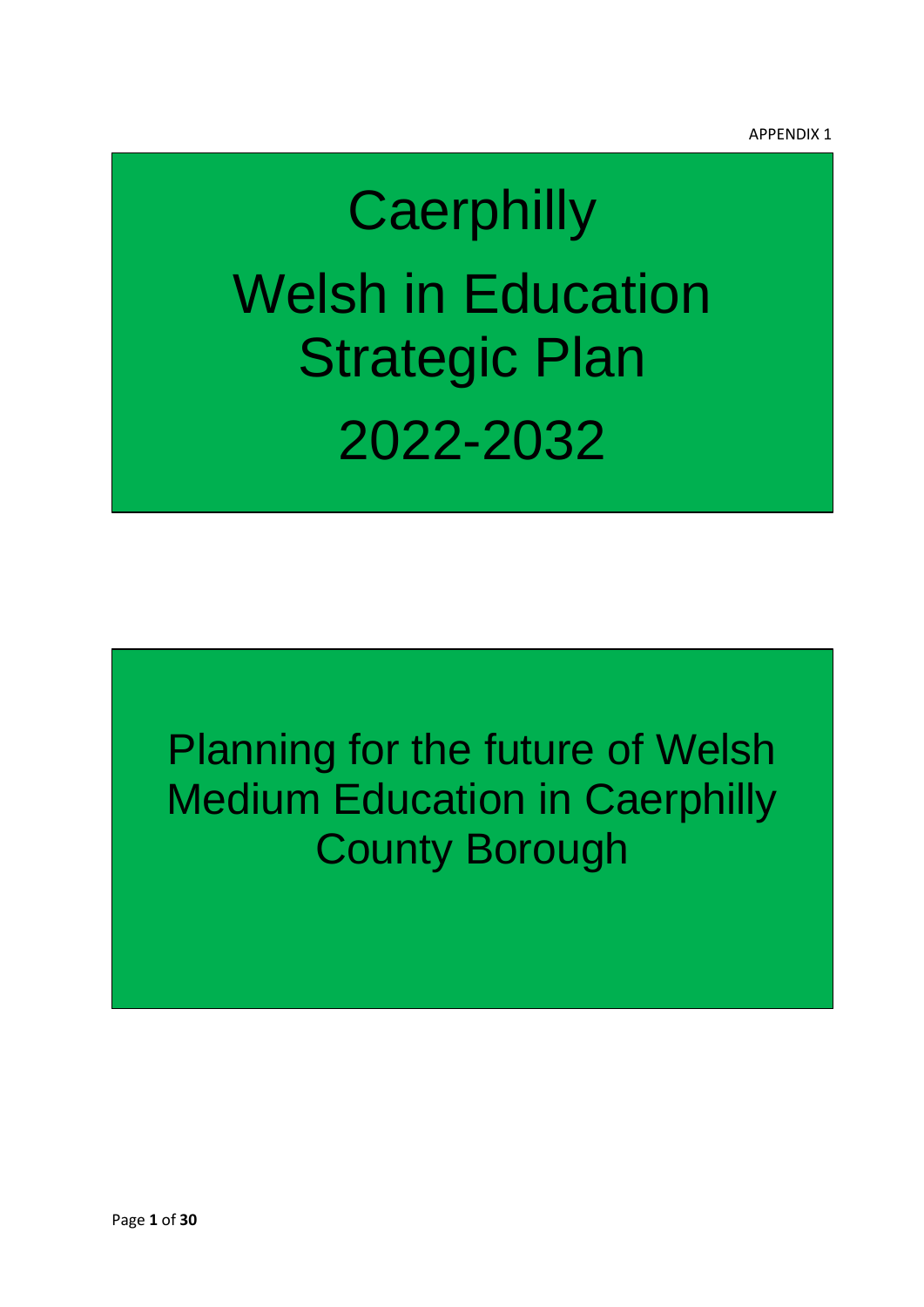# **Contents page**

| <b>Contents</b>                                                                   | Page number    |
|-----------------------------------------------------------------------------------|----------------|
| The vision for Welsh language                                                     | 4              |
| Introduction and aspirations                                                      | $\overline{4}$ |
| Outcome 1: More nursery children /                                                | $\overline{7}$ |
| 3year olds receive their education                                                |                |
| through the medium of Welsh                                                       |                |
| What is our current position?                                                     | 7              |
| What was the impact of coronavirus?                                               | 12             |
| Where do we want to be and how will                                               | 12             |
| we get there?                                                                     |                |
| What are the high-level actions required                                          | 13             |
| to improve the number of children                                                 |                |
| entering Welsh language nursery?                                                  |                |
| Outcome 2: More reception class                                                   | 14             |
| children / 5year olds receive their                                               |                |
| education through the medium of Welsh                                             |                |
| What is our current position?                                                     | 14             |
| What was the impact of coronavirus?                                               | 15             |
| Where do we want to be and how will                                               | 15             |
| we get there?                                                                     |                |
| What are the high-level actions required                                          | 16             |
| to increase the number of children                                                |                |
| entering Welsh medium education at                                                |                |
| 5years?                                                                           |                |
| Outcome 3: More children continue to                                              | 16             |
| improve their Welsh language skills                                               |                |
| when transferring from one stage of                                               |                |
| their statutory education to another                                              |                |
| What is our current position?                                                     | 16             |
| What was the impact of coronavirus?                                               | 18             |
| Where do we want to be and how will                                               | 18             |
| we get there?                                                                     |                |
| What are the high-level actions required                                          | 19             |
| to enable children to improve their                                               |                |
| Welsh language skills?                                                            |                |
| Outcome 4: More learners study for                                                | 19             |
| their assessed qualifications in Welsh<br>(as a subject) and subjects through the |                |
| medium of Welsh                                                                   |                |
| What is our current position?                                                     | 19             |
| What was the impact of coronavirus?                                               | 22             |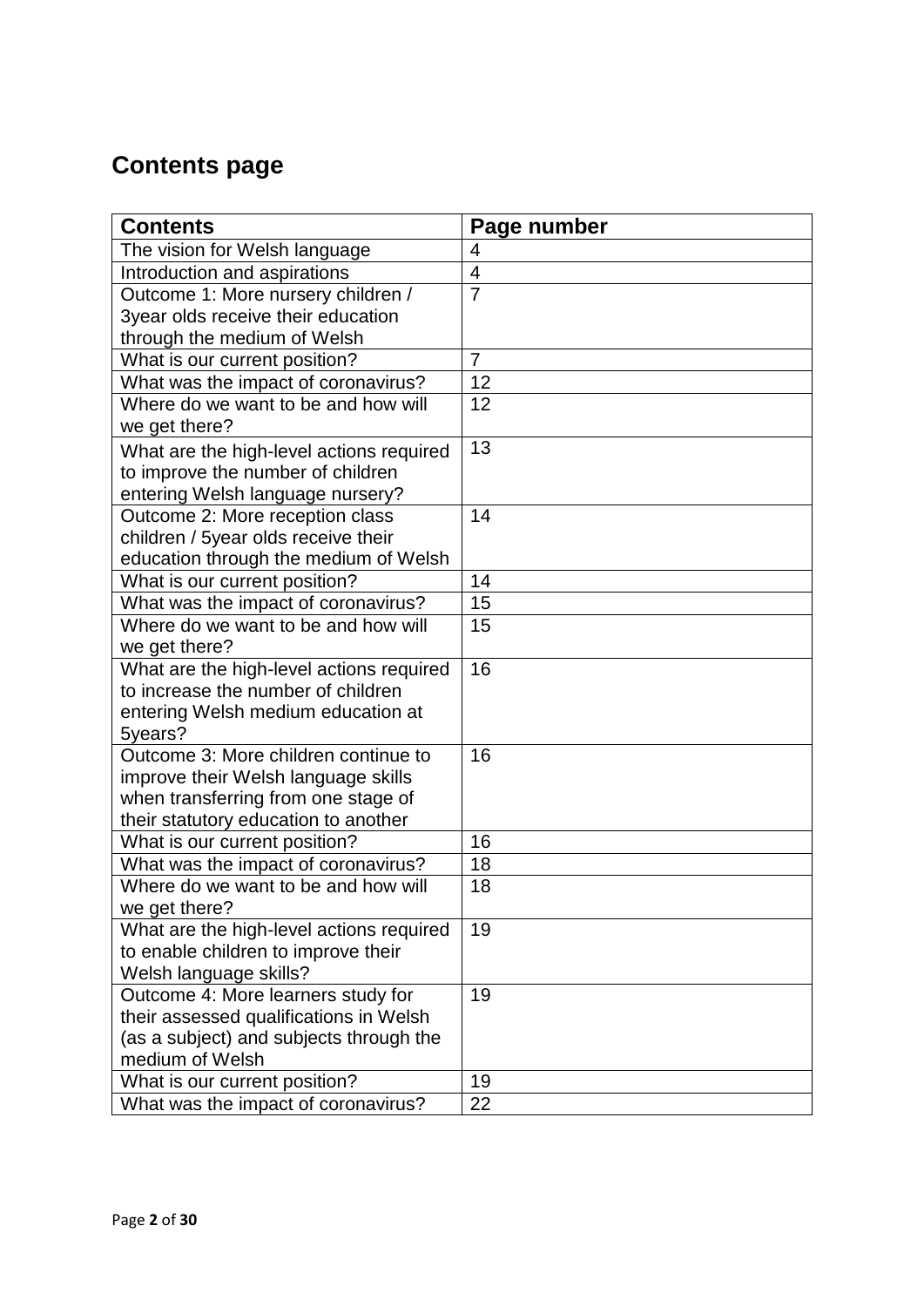| Where do we want to be and how will<br>we get there?                                                                                                                         | 22 |
|------------------------------------------------------------------------------------------------------------------------------------------------------------------------------|----|
| What are the high-level actions required<br>to increase the number of learners<br>studying qualifications in Welsh and<br>through the medium of Welsh?                       | 22 |
| Outcome 5: More opportunities for<br>learners to use Welsh in different<br>contexts in school                                                                                | 23 |
| What is our current position?                                                                                                                                                | 23 |
| What was the impact of coronavirus?                                                                                                                                          | 24 |
| Where do we want to be and how will<br>we get there?                                                                                                                         | 24 |
| What are the high-level actions required<br>to increase the opportunities for<br>learners to use Welsh in different<br>contexts?                                             | 25 |
| Outcome 6: An increase in Welsh<br>medium education provision for learners<br>with additional learning needs (in<br>accordance with the duties determined<br>by the ALN Act) | 25 |
| What is our current position?                                                                                                                                                | 25 |
| What was the impact of coronavirus?                                                                                                                                          | 26 |
| Where do we want to be and how will<br>we get there?                                                                                                                         | 26 |
| What are the high-level actions required<br>to improve Welsh medium education<br>provision for learners with additional<br>learning needs?                                   | 27 |
| Outcome 7: Increase the number of<br>teaching staff to be able to teach Welsh<br>(as a subject) and teach through the<br>medium of Welsh                                     | 27 |
| What is our current position?                                                                                                                                                | 27 |
| What was the impact of coronavirus?                                                                                                                                          | 29 |
| Where do we want to be and how will<br>we get there?                                                                                                                         | 30 |
| What are the high-level actions required<br>to increase the number of teaching staff<br>able to teach Welsh and through the<br>medium of Welsh?                              | 30 |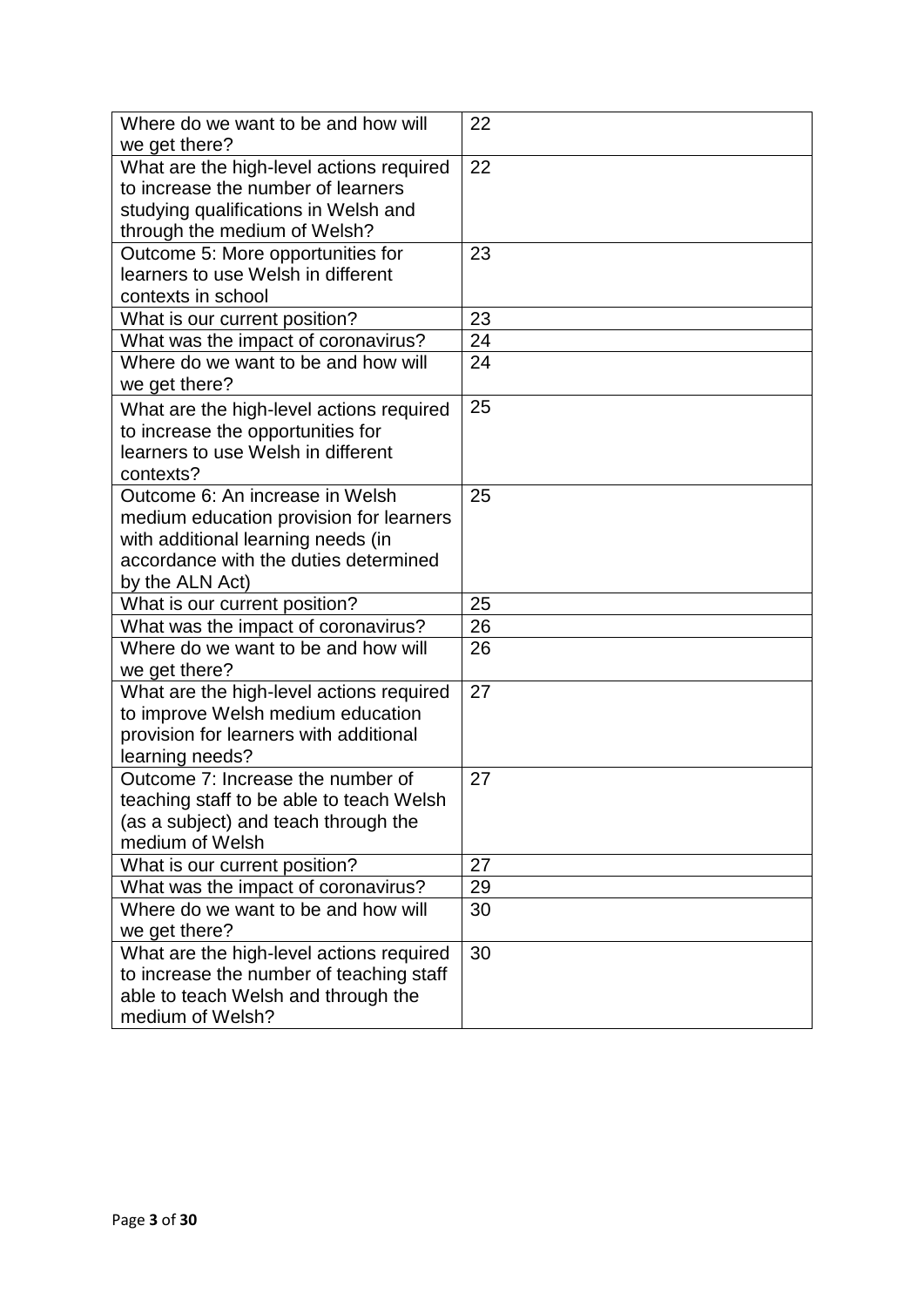# **The Vision for Welsh language**

*The year 2050: The Welsh language is thriving, the number of speakers has reached a million, and it is used in every aspect of life. Among those who do not speak Welsh there is goodwill and a sense of ownership towards the language and a recognition by all of its contribution to the culture, society, and economy of Wales. Our vision is to secure favourable circumstances throughout the country that support language acquisition and use of Welsh language skills. We want to see an increase in language transmission in the family, early introduction of Welsh to every child, an education system that provides Welsh language skills for all* 

Cymraeg 2050 – A million Welsh speakers (Welsh Government, 2017)

# **Our vision for Education in our Shared Ambitions strategy for Caerphilly county borough is:**

Raise standards and ensure our learners are healthy, confident, proud, and ambitious and can benefit from high quality learning opportunities, settings, and experiences.

# **Introduction and aspirations**

Caerphilly County Borough Council has demonstrated its commitment to developing high quality inclusive Welsh medium education provision for children and young people over many years. The ongoing commitment to Welsh medium education development is evidenced through our ambitious 21<sup>st</sup> Century School Band B programme as well as our Welsh medium and Childcare capital programmes to provide quality infrastructure for children, young people, and their families.

This Welsh in Education Strategic Plan is made under Section 84 of The School Standards and Organisation (Wales) Act 2013 and complies with The Welsh in Education Strategic Plan (Wales) Regulations 2019 and The Welsh in Education Strategic Plan (Wales) (Amendment) (Coronavirus) Regulations 2020. When setting targets, due regard has been given to the statutory guidance issued by Welsh Ministers.

This plan outlines how we intend to work with the Welsh Government and a wide range of stakeholders to work towards delivering the Cymraeg 2050 ambition of 1 million Welsh speakers as well as the Programme for Government 2021-2026. The funding will support our aspirations for the Wellbeing of Future Generations Act for a vibrant culture and thriving Welsh language regardless of your socio demographic context. This plan is intrinsically linked to delivering our integrated targets, using the sustainable development principles, across the Caerphilly county borough including Childcare Sufficiency Assessment plan 2022-2027, the Welsh Language Strategy 2022-2027 and our Caerphilly Corporate Plan 2018-2023 especially Objective 1 Improve Education Opportunities for All and the Strategic Equality Plan 2020-2024 Objective 5 – Welsh Language. The plan demonstrates an importance of improving standards and enabling positive transition throughout education to positive education, training, and employment opportunities, as well as strong connections to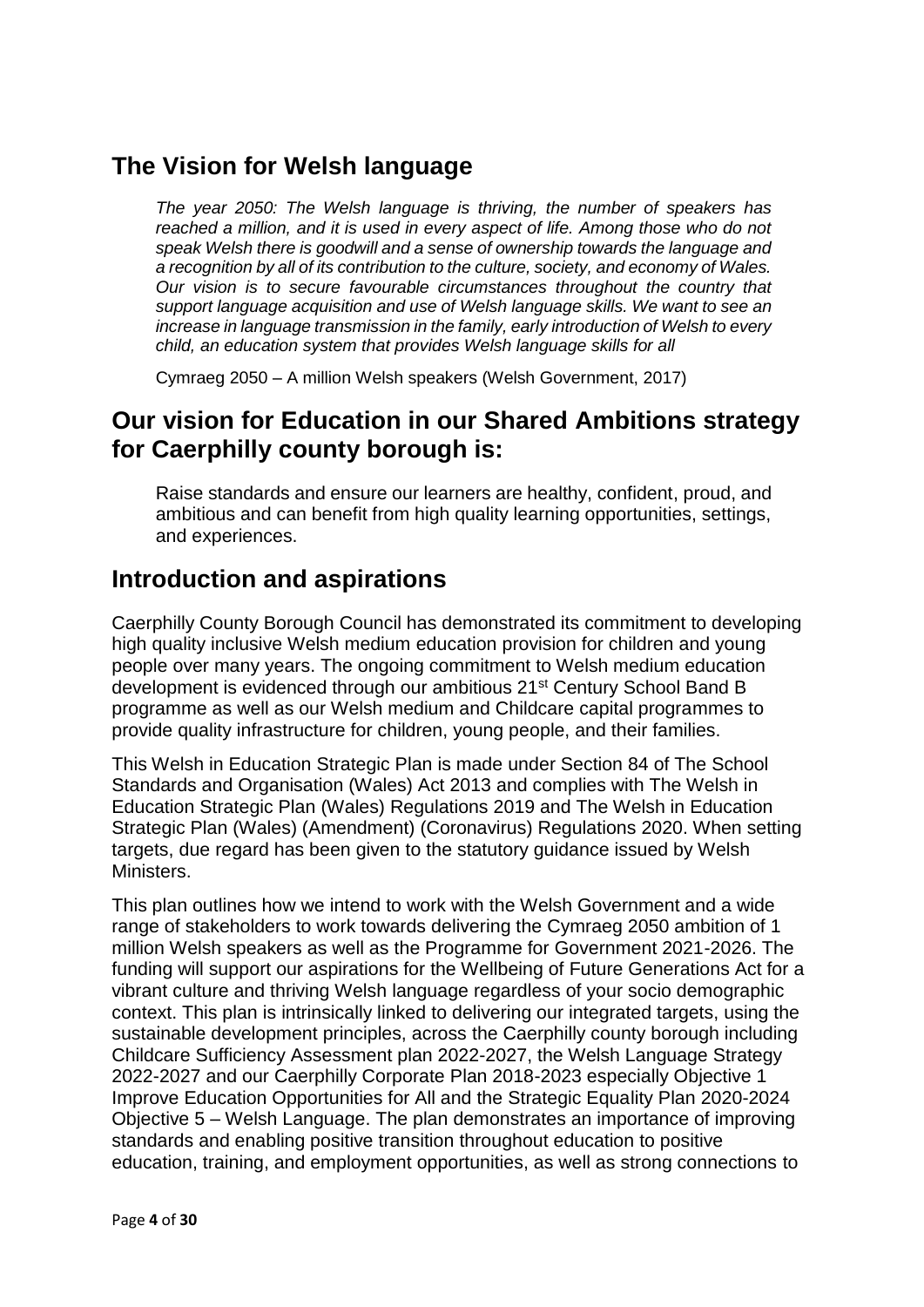A More Equal Caerphilly, A More Prosperous Caerphilly as well as A Caerphilly of Vibrant Culture and Thriving Welsh Language.

The plan will also reflect our Transformation Strategy #Team Caerphilly, Better Together, *"To create capacity and foresight to develop solutions to some of the County Borough's biggest challenges, ensuring the Council understands and responds to the changing needs and priorities of our communities".*

**Involvement** – there are many stakeholders critical to achieving our overarching targets of 26% Welsh medium education places in our year 1 by 2031. The Welsh Education Forum (WEF) involves various members from across Education teams, Policy, Senior Leadership Teams representing Schools, Councillors, Parent Network, Menter Iaith Caerffili, Mudiad Meithrin, Rhieni dros Addyg Gymraeg (RhAG), Cymraeg i Blant, Urdd Gobaith Cymru, Coleg y Cymoedd, South East Wales Education Achievement Service, and Welsh Government. The old saying *'it takes a village to raise a child'* holds true and the Welsh Education Forum is ever evolving to include new members who have an interest in delivering towards our targets in the Welsh in Education Strategic Plan and supporting our communication plan to promote the benefits of developing a bilingual community. There are good links between the Welsh Language forum and the Welsh Education Forum to ensure a consistent coordinated approach to promotional work.

**Long term** – this Welsh in Education Strategic Plan is over a ten-year period but also part of an ambitious longer-term commitment in the Education and Corporate Services directorate to develop our Education system to be of the highest quality to meet the progressive needs of our learners. The system recognises the importance of developing our school environments, embedding early years in education as well as opportunities outside of schools for young people and families to embed Welsh language in our communities.

**Collaboration** – there are a wide range of committed partners to delivering our Welsh in Education Strategic Plan starting with our children, young people, and families in our communities. There are many targets in our plan that will require different evolving collaborations to achieve. We have a long history of positive collaborations across the region to develop our early years Additional Learning Needs resources for the childcare sector, sharing good practice and resources across our school communities, as well as promotional activity through our Welsh policy officer's group.

**Integration** – many outcomes are cross cutting over different plans and strategies with common integrated outcomes and indicators. It is essential to link across the various plans including Welsh Language Strategy, Childcare Sufficiency Assessment, Corporate Wellbeing Objective, and the Welsh Government programme for government to ensure we are effectively delivering on integrated outcome areas.

**Prevention** – the outcomes reach across all demographic contexts and family circumstances and are essential in preventing detrimental impacts for children and young people. The plan includes giving all children a best start in life, through to those who may follow a less traditional academic path and those who may wish to learn Welsh later in life. Over recent plans we have developed appropriate specialist provisions in Ysgol Cwm Derwen and Ysgol Gyfun Cwm Rhymni to ensure a holistic inclusive approach for all children throughout Education. The specialist provision will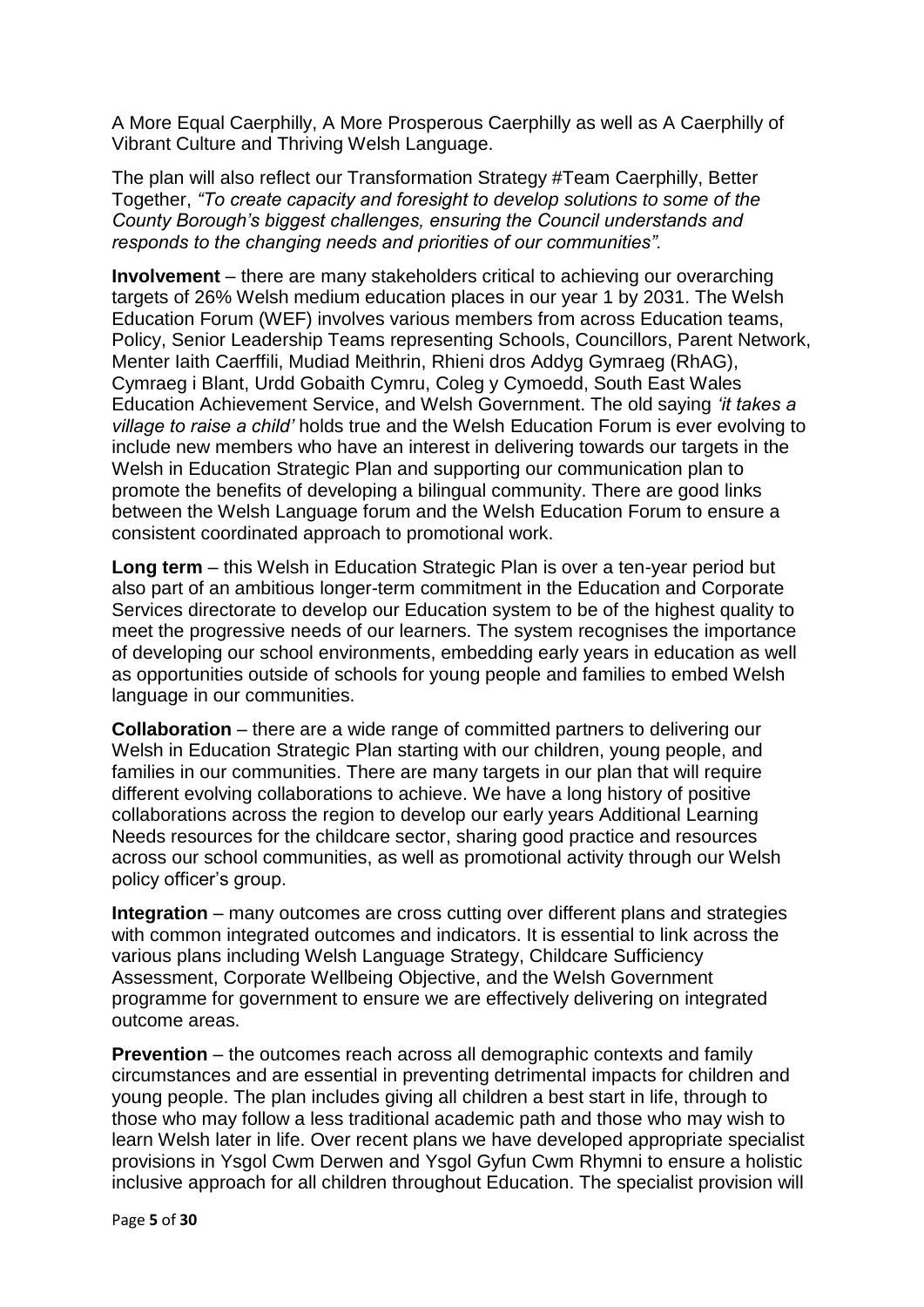enable children regardless of their circumstances, developmental or medical needs to access Welsh language provision. Our communication plan will promote the provision we have available within the borough to families to support their Education choices and encourage children and young people to embrace opportunities offered in bilingual communities.

The 2011 Census results showed a decline in the number of Welsh speakers in Wales and the South East region since 2001, however, the percentage of Welsh speakers in the county borough has remained constant. While the Welsh Language Commissioner's Welsh Language Use in Wales Survey shows that people fluent in Welsh are more likely to speak Welsh in everyday life, and twice as likely to attend a social event in the medium of Welsh, the 2013-15 survey states that the number of people who say that they can speak Welsh in the Caerphilly county borough areas has fallen from 46% to 38%. This emphasises that the period when young people leave Welsh medium education as a crucial one, in terms of establishing patterns of language use.

Caerphilly Welsh Education Forum meets minimum termly with the main purpose to:

- Monitor the objectives and partner operational plans towards meeting the targets of the Welsh Education Strategic Plan
- Provide updates in relation to objectives within their organisational remit
- Progress collaborative and partnership opportunities as they arise to increase the Welsh medium provision and community opportunities available in **Caerphilly**
- Share best practice and innovation locally, regionally, and nationally

Local Authorities have a statutory duty under section 10 of the Learner Travel Measure (Wales) to promote access to education and training through the medium of Welsh. Currently Caerphilly Council provides transport to the relevant school (i.e. catchment or nearest school) of 1.5miles primary and 2miles secondary as well as post-16 transport to schools / colleges.

It is clearly understood that to increase the number of children accessing Welsh medium education provision we need to focus on increasing opportunities for children and their families in the early years. Increasing the number of places in childcare and nursery education with a follow through to allow 100% transition throughout Welsh medium education will increase the numbers of Welsh speakers leaving school and entering employment, education, and training opportunities. There is a high demand across all roles in the workforce for Welsh speakers, so it is critical to increase the number of young people leaving school who speak Welsh as well as increasing the opportunities for adult learners.

Our 10year target over the lifespan of this plan is to increase the places in year 1 to between 26% (520) and 30% (600) of children in Welsh medium education by 2030/31. The Welsh Government guidance document, outlines the methodology in calculating the target, shows that in 2019/20 our percentage was 17.9% (we are in group 3). The other local authorities in Gwent are in group 4. This is a challenging target and needs to be considered across all aspects of our Welsh in Education Strategic Plan.

Our current position is based on actual places in reception in 2020 and includes ongoing estimates for places available and being created through our current capital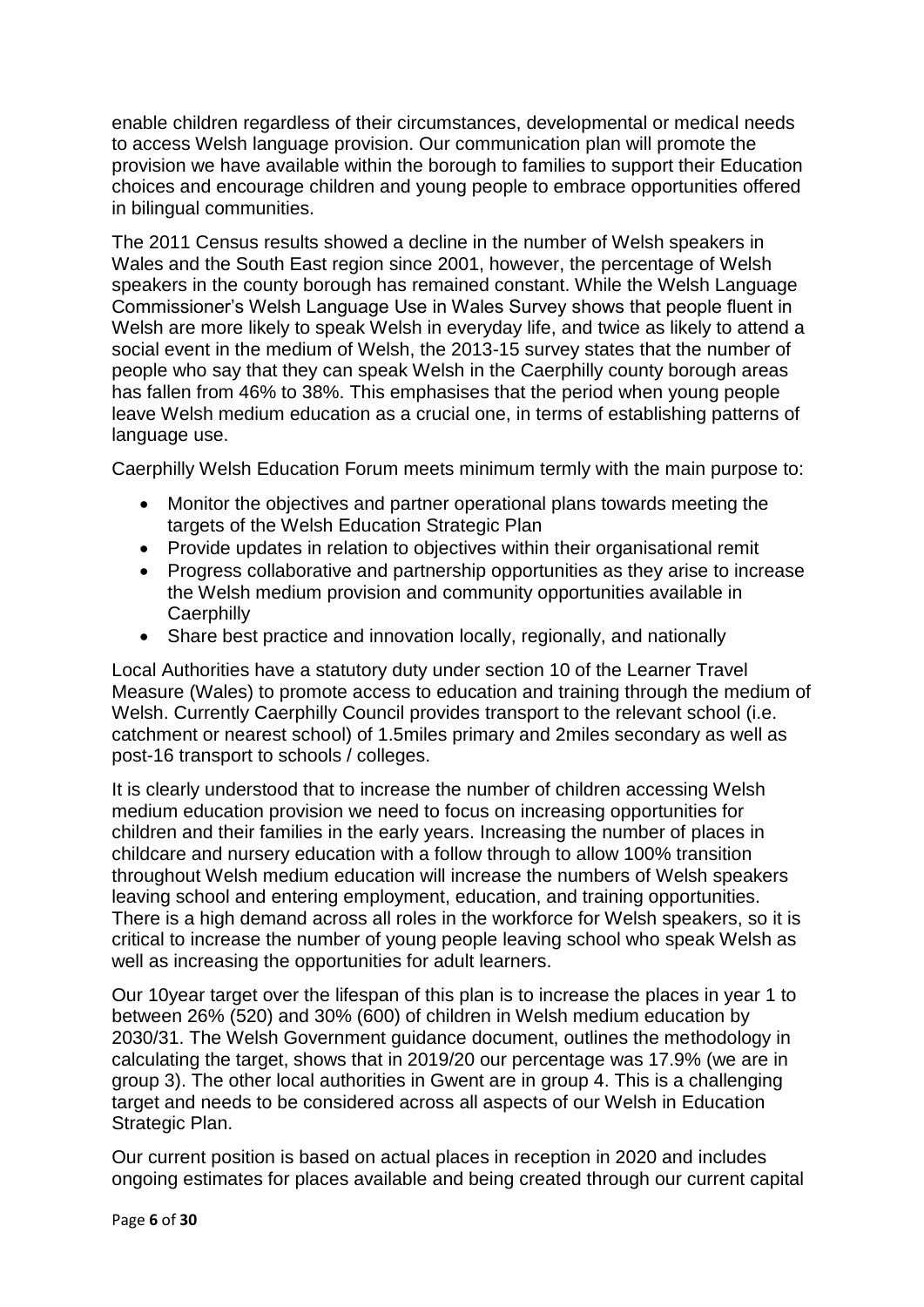development programme. In 2020 there were 421 Welsh language places available which will increase to 466 places available in year 1 by 2031 through our current expansion capital programme. However, the current year 1 cohort actual take up is 366 Welsh language places, which is lower than those available. Based on current estimates for birth rate and applications the number in year 1 in 2031 the number is predicted to be 411. There is a clear need to develop a minimum additional 54 year 1 places which is likely to require a new Primary School and expansion of existing provision to achieve 26% (520) children in Welsh medium education in year 1 by 2032. Previously we have based our development on the parental demand survey which showed a demand of approx. 18% but we are moving towards setting a more stretching target of 26% by 2032 to direct future developments.

The analysis of the places in the borough show there are particular areas requiring development. The movement of Ysgol Cwm Gwyddon to Cwmcarn is anticipated to serve their catchment area more effectively from the more central location in the valley. The location should improve transition rates although it will possibly need development of Ti a Fi and Cylch in the north and south of the valley to serve the school's potential expansion. The site is also big enough to support the development of secondary provision in the future if needed. A pinch point for places in the Caerphilly basin area has been overcome initially by the expansion of Y Castell and YGG Caerffili but continues to necessitate the development of a Welsh medium primary in the Bedwas Machen area in line with the 21<sup>st</sup> century schools band B programme. Analysis of our school housing stock would show the need for development in Ysgol Trelyn and Ysgol y Lawnt to move towards 21<sup>st</sup> century schools in the areas alongside childcare provision. With all expansion or capital developments, we will consider how we can also develop childcare on site for 2- 11year olds to improve transition and support our families who need the provision.

The actions within this Welsh in Education Strategic Plan fit with our strategic aims in the Caerphilly 5year Welsh Language Strategy:

- 1. Increase the number of families where the Welsh language is spoken with children
- 2. Increase the use of Welsh among children and young people, increase their awareness of the value of the Welsh language, and ensure better access to social activities and events through the medium of Welsh
- 3. Support community groups and help them to increase the use of Welsh within their localities.
- 4. Promote and improve availability of Welsh-medium services in the borough

# **Outcome 1: More nursery children / 3year olds receive their education through the medium of Welsh**

## **What is our current position?**

The Childcare Sufficiency Assessment data from the refresh 2020 has been analysed to understand our current position.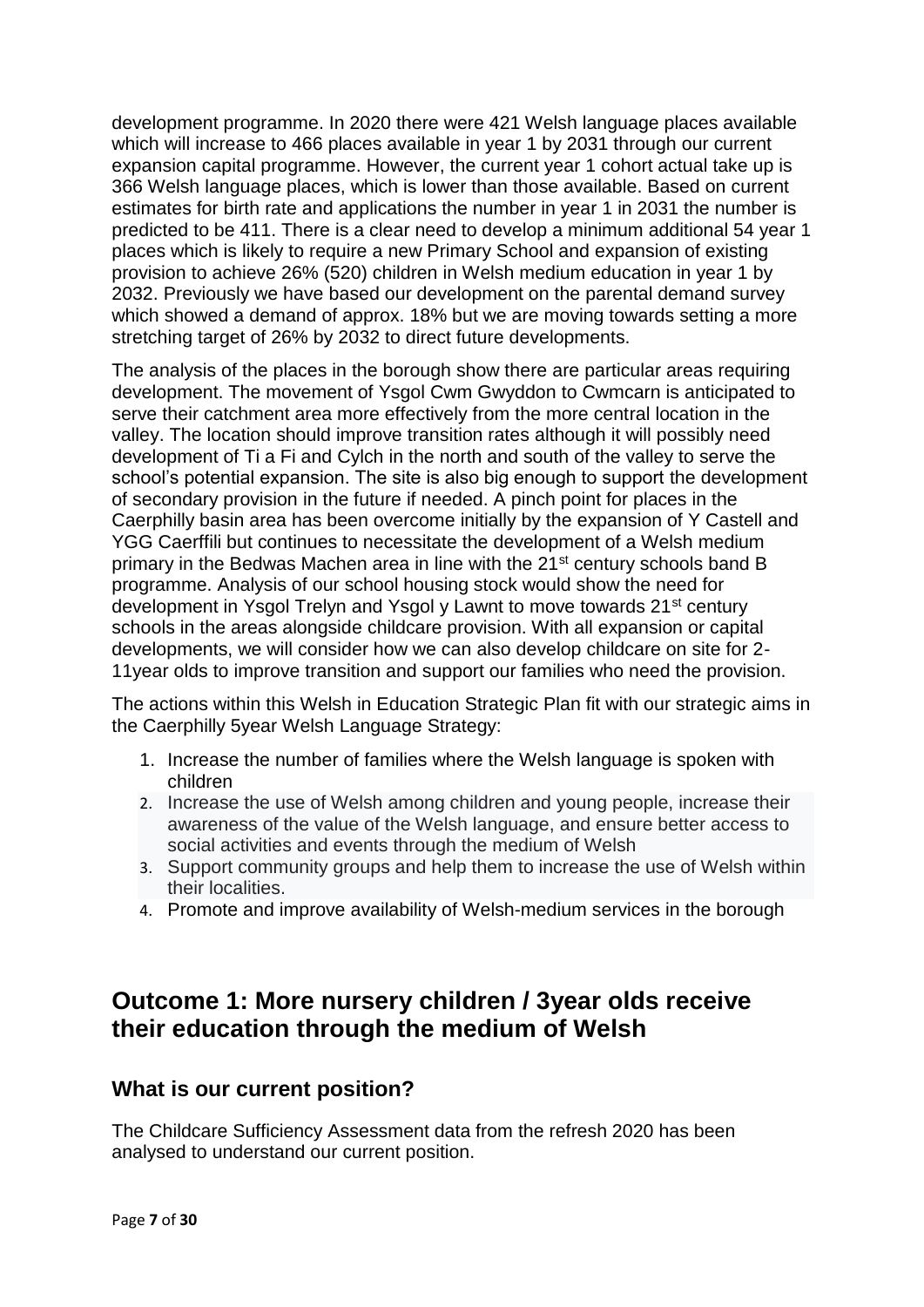Childminder places fluctuate according to the age of children and registration number and so have been excluded from our calculation of percentage. However, the majority of our childminders state they are category 1 English language or English with some Welsh. There are 5 childminders who state they offer bilingual (category 2 English / Welsh language) places.

Group-based childcare provision includes a range of types of childcare including day nurseries, playgroup, wraparound, afterschool, breakfast, and holiday provision. All places have been counted based on their registered number and have only been counted once. The data shows in the 2019/20 data snapshot pre-covid, there were 4361 registered childcare places, of which 994 (22.8%) were category 3 Welsh language, and 128 (2.9%) were category 2 English / Welsh language based on the Caerphilly Childcare Sufficiency Assessment data refresh 2020. This is a positive position but still requires an increase in registered places by 2032. Analysis of the data shows areas where provision needs to be considered for development and which type of provision may be needed. Much of the current development has been on or near school sites to improve transition.





Childcare continues to support more children to enter Welsh medium Primary as well as offer the wraparound services for working families.

| Childcare       | Language     | Registered | <b>Flying Start</b> | Childcare | <b>Early Years</b> |
|-----------------|--------------|------------|---------------------|-----------|--------------------|
| Setting         | Category     | places     | places              | Offer     | Education          |
| Cylchoedd       | $3 - W$ elsh | 185        | 62                  | Yes       | Yes                |
| <b>Meithrin</b> |              |            |                     |           |                    |
| Clwb            | $3 -$ Welsh  | 233        |                     | Yes       | <b>No</b>          |
| Meithrin,       |              |            |                     |           |                    |
| Carco a         |              |            |                     |           |                    |
| Gwyliau         |              |            |                     |           |                    |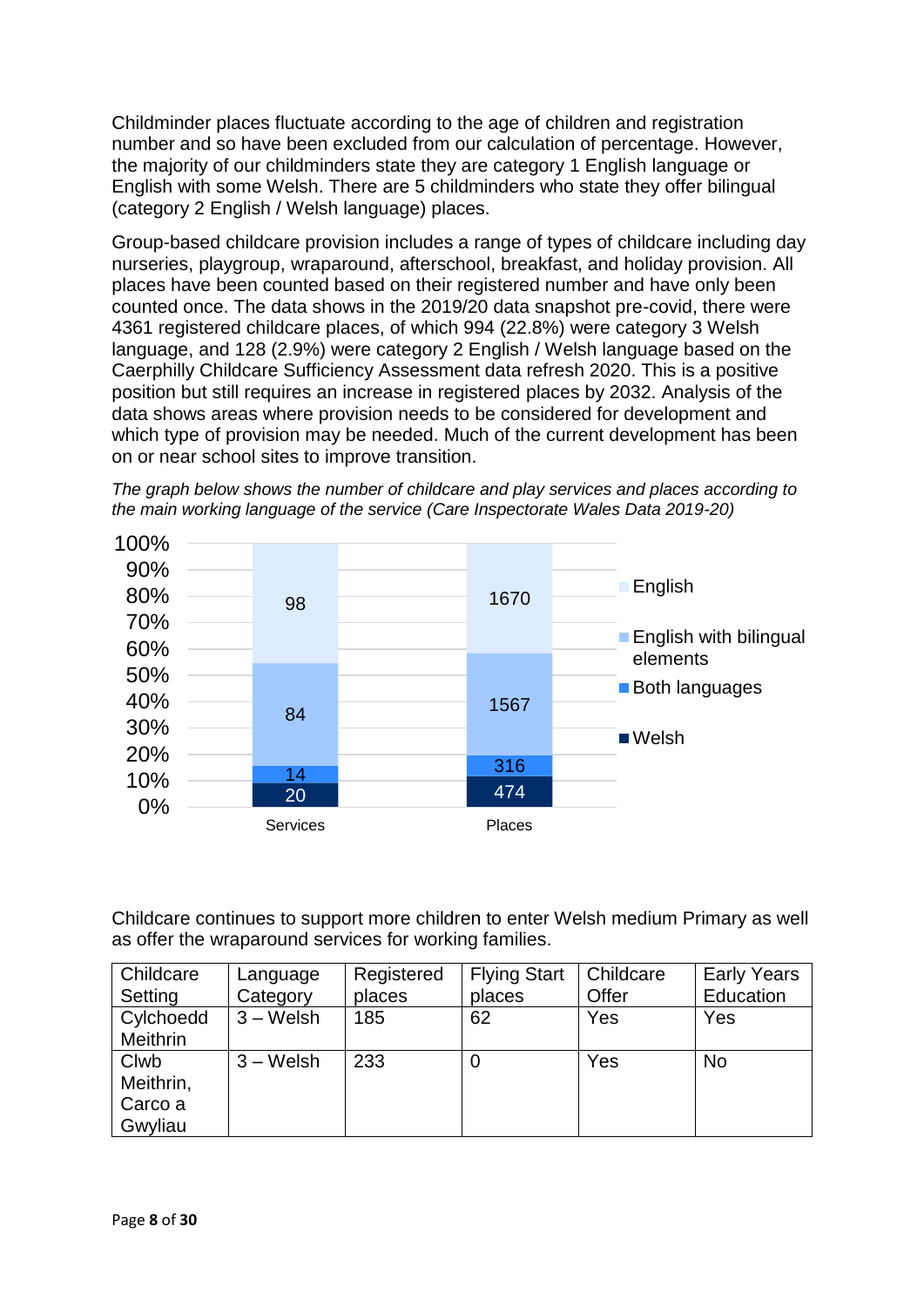| Dechriau'n     | $3 -$ Welsh               | 20 | 20 | No  | <b>No</b> |
|----------------|---------------------------|----|----|-----|-----------|
| Deg Parc Y     |                           |    |    |     |           |
| Felin          |                           |    |    |     |           |
|                | Broga Bach $ 2 -$ Welsh / | 12 |    | Yes | <b>No</b> |
| Day            | English                   |    |    |     |           |
| <b>Nursery</b> |                           |    |    |     |           |
| Dewi Sant      | $2 - W$ elsh /            | 24 | 40 | Yes | Yes       |
|                | English                   |    |    |     |           |

The nursery cohort is primarily in Primary School in the September term and complemented by 14 contracted non-maintained settings who are registered to deliver Early Years Education in the Spring and Summer term each year. Of the 14 contracted settings, 7 are category 3 Welsh language and 1 is category 2 Welsh and English language. Based on our current capacity calculations there are 421 nursery places available in Category 3 Welsh language Primary Schools which will increase to 466 nursery places by 2032 with our current capital investment programme. However, the current numbers in Welsh language nursery in September 2020 were 344 which is below the capacity that could be available, although sometimes demand for places are not where there is surplus capacity. We understand the need to increase the number of children accessing Welsh language early years in Ti a Fi and Cylchoedd and good transition to Primary School in order to increase the number of children in Welsh language Nursery provision.

There is a long commitment to partnership working in the Caerphilly borough to develop early years provision. The Early Years Integration Transformation Programme is a pilot to bring services together for families removing the complexity of funding streams and enabling access to the right support at the right time by the right person. The Welsh in Education Strategic Plan will link closely with the Midwifery and Early Years Strategy which is being developed for Caerphilly borough as well as the regional Early Years Integration Transformation Programme plan, which sits under the Gwent Public Service Board, Best Start in Life. Developing a closer working relationship with midwifery will improve accessible information to families from the very beginning.

Our Family Information Service remains at the heart of early years providing information and support for families. This has gained increased importance as we move to an early years' hub (antenatal to 7years early intervention) model. The early years' website is currently under development to update all the information and make it easier for families and professionals to find the information they need. Our commitment to developing accessible Welsh language provision will show through our updated early years website, which will make information easy, attractive, social, and timely and have Welsh language information easily available without the need to search specifically for it. The website features strongly in our communication plan and will have the links to the variety of Welsh Government resources including [www.gov.wales/cymraeg-for-kids,](http://www.gov.wales/cymraeg-for-kids) [www.youtube.com/cymraeg](http://www.youtube.com/cymraeg) as well as wider social media channels especially Facebook which is an established media channel for our families.

Parents need easily accessible information to be able to apply for nursery places. The 'Starting School' booklet and our school admission webpages are being updated to enable families to make informed choices regardless of their linguistic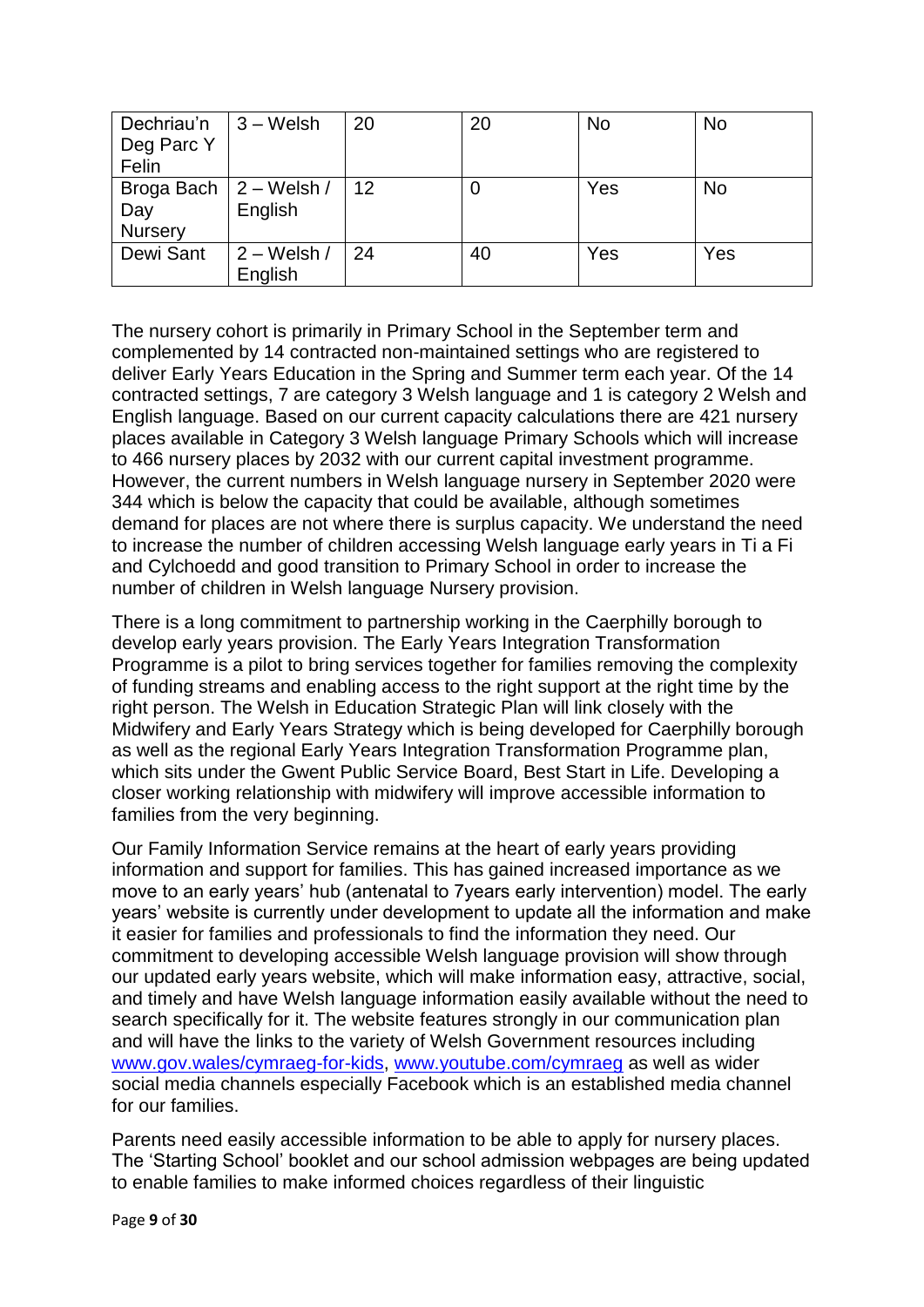background. The Bod yn Ddwyieithog Becoming Bilingual booklet is hosted on relevant webpages to show the benefits of bilingualism. However, research has shown that families are influenced more by social lived experience stories and so this is where we need to develop our information moving forwards. The stories will be used in our communication plan which will link all resources together and target them appropriately to our target audiences. Previous parental demand surveys have shown an appetite for Welsh medium education across the borough, which will be built upon in our communication plan to enable accessible information to parents at the earliest opportunity.

Our admissions team have moved to online applications and are updating the information provided to parents and carers online. There needs to be information strategically placed throughout the online application system to ensure families are able to make informed decisions about the language of provision they want or able to contact the team directly for information and support.

Many families learn about the benefits of bilingualism through experiences. Cymraeg for kids, is a Mudiad Meithrin managed project which supports prospective and new parents when opting for Welsh medium childcare and Education. The Welsh Government project was set up in 2016 and was preceded by the Twf project which ran from 2002-2016 which focused on the importance of early language transmission in the home. The Cymraeg i Blant officer runs the following weekly Parent and baby sessions in each area: Welsh rhyme time & Sign group, Baby massage and yoga group, Cuppa & Chat Cymraeg (online group), Me and my baby sessions explaining in detail the bilingual journey (online group). The groups are advertised as being open to all; parents don't need to be able to speak Welsh. The officer will introduce simple Welsh rhymes and phrases on a weekly basis to help them acquire a basic knowledge as well as helping them to increase their confidence in using Welsh at home.

As we move out of the restrictions of coronavirus, community groups will reignite, and we will work with Cymraeg I Blant and Mudiad Meithrin officers to develop Ti a Fi to offer early Welsh language opportunities for very young children and families.

Mudiad Meithrin officers continue to work with the early years team to develop and expand Cylchoedd Meithrin across the borough especially through their Set up And Succeed programme. We will continue to encourage all new and existing Cylchoedd to tender to deliver on our early years' contracts including Flying Start, Early Years Education, Assisted and Supported Places as well as the Childcare Offer. This will ensure we have a Welsh language offer for families across the borough and work towards our minimum 26% target.

Flying Start offers an early intervention programme for children aged 0-3years living in disadvantaged communities. Within the programme there are funded part time childcare places for 2-3year olds prior to them starting school. The childcare supports child development and early identification of developmental delays. It is challenging to calculate a real term percentage of Flying Start places in Welsh or English language as many of our contracted non-maintained and maintained settings deliver a range of places and so using their registration number is not sufficient. Based on 2020/21 financial planning data based on trends of usage, there were 549 Flying Start childcare places per annum across our settings of which 82 (14.94%) were in category 3 Welsh language and 25 (4.55%) category 2 English/Welsh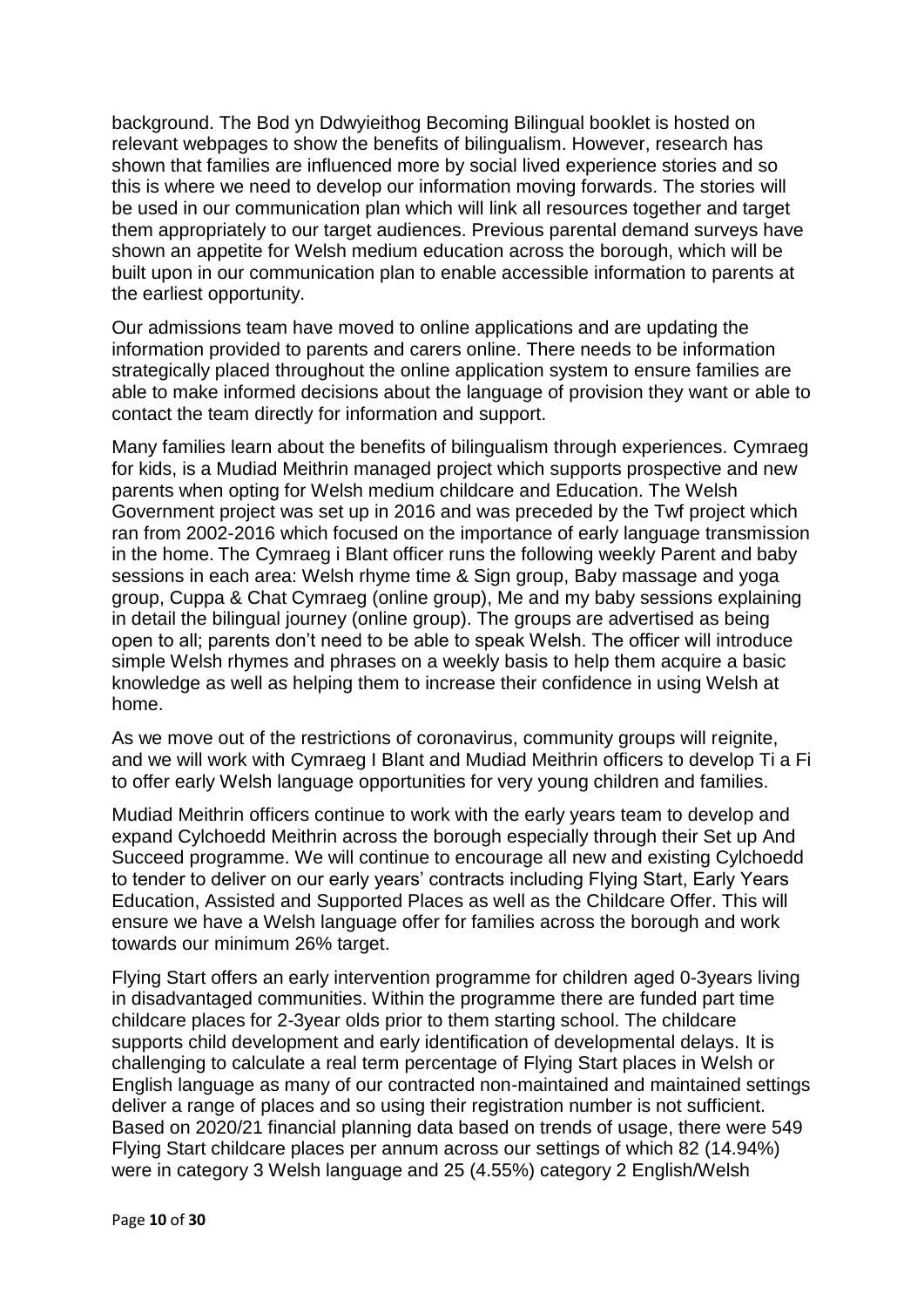language childcare settings equating to 19.49% for both categories. There are also other funded childcare places including Families First funded Assisted and Supported Places scheme which are not included in this number. The percentage for Flying Start childcare places is lower than the target percentage and so does need to be considered in the planning and development of places over the lifespan of this plan.

Menter Iaith Caerffili own and manage a number of category 3 Welsh language Clwb Meithrin, Clwb Carco, Clwb Gwyliau and a small number of Clwb Brecwast. They are based in or adjacent to the local Primary School to enable positive transition between provisions. Many of our Menter Iaith Caerffili registered childcare provisions also deliver on some of the contracts with Caerphilly Council allowing parents flexibility in their provision to meet their needs. Many of our Menter Iaith settings and Cylchoedd Meithrin deliver Childcare Offer places equating in July 2021 to 248 children in Welsh language provision out of 978 total children which is 25.36%.

While we are committed to the increase and development of Welsh language childcare provision, we also recognise that childcare providers are enthusiastic about offering more Welsh language opportunities in their setting which fits with our commitment to the linguistic continuum. We have contracted the voluntary sector organisation, Menter Iaith, to work with settings to improve the Welsh they offer through the Road to Bilingualism quality assurance scheme which includes access to training and drop-in Welsh language acquisition sessions. The change in categories may mean over time a move from category 1 English language settings to category 2 English / Welsh language settings.

We have had a significant commitment to Welsh language provision development in recent years with a number of ongoing capital projects in the 21<sup>st</sup> century schools' capital programme which includes the main scheme and subsidiary schemes under Welsh Language development and childcare development. The current capital programme will be completed during the life of this Welsh Education Strategic Plan and their contribution to the expansion of places has been factored in already to the projection of places by 2032. However, we still need increased development to meet our 26% (520 place) target.

| <b>Capital project</b>                    | <b>Brief outline of works</b>                                                  | <b>Estimated</b><br>completion date   |
|-------------------------------------------|--------------------------------------------------------------------------------|---------------------------------------|
| <b>Ysgol Cwm Derwen</b>                   | Increased classrooms and<br>refurbish childcare                                | August 2022                           |
| <b>Ysgol Penalltau</b>                    | Increased nursery and<br>reception unit                                        | May 2022                              |
| <b>Ysgol y Castell</b>                    | New Nursery building,<br>increased classrooms and<br>increased childcare space | January 2022                          |
| <b>Ysgol Bro Allta</b>                    | Increased classrooms                                                           | <b>June 2022</b>                      |
| <b>Ysgol Ifor Bach</b>                    | Purpose built new childcare<br>build increasing class space                    | January 2022                          |
| <b>Ysgol Cwm Gwyddon</b>                  | New Primary School and<br>new childcare building                               | May 2023                              |
| New Welsh medium<br><b>Primary School</b> | <b>Bedwas Trethomas Machen</b><br>area                                         | By the end of the<br>Band B programme |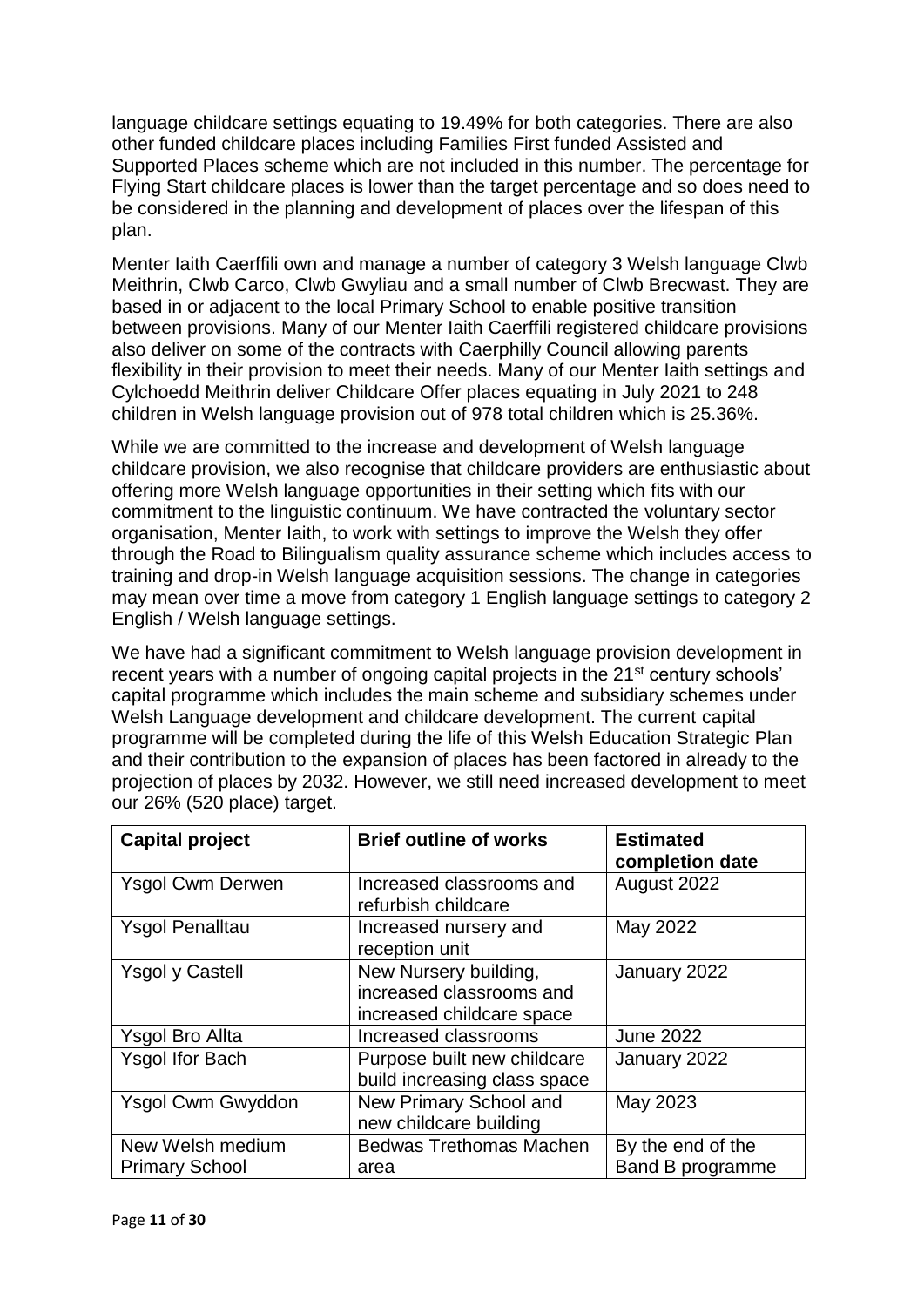| Welsh medium day care | Purpose built extension to | February 2022 |
|-----------------------|----------------------------|---------------|
| provision             | Pengam Library             |               |

Local Authorities have a statutory duty under section 10 of the Learner Travel Measure (Wales) to promote access to education and training through the medium of Welsh. Currently Caerphilly Council provides transport to the relevant school (i.e. catchment or nearest school) of 1.5miles primary and 2miles secondary as well as post-16 transport to schools / colleges.

## **What was the impact of Coronavirus?**

During 2020/21 we have seen a substantial impact of coronavirus on early years and families. During the Summer term 2020 many Cylchoedd Meithrin and Clwbs closed for periods of time. Although many re-opened by September 2020 there was still a significant impact for Clwb Brecwast and Clwb Carco until summer 2021, with the challenge of not mixing bubbles on school sites for test trace and protect and compliance with the protective measures. The impact on out of school provision on school site was felt in both English and Welsh language settings. While sustainability grants have been used to help the whole sector to survive and revive in September 2021, we are yet to understand the full impact on demand for places and parental confidence. We will need to keep this under review as we move forward, so we do not lose ground on Welsh language places already developed and registered.

#### **Where do we want to be by the end of our plan and how will we get there?**

Our target in 2031/32 is to create 26% of childcare places in category 3 Welsh language childcare provision.

We will need to expand our Welsh language registered childcare places, including Flying Start childcare places, with a focus on any further school expansion to enable continuity for families as well as areas where there is currently no Welsh language childcare provision. Expansion of childcare provision will require a focus on capital developments submitted to Welsh Government, as well as workforce development to ensure sufficient staff to run high quality Welsh language childcare.

Increasing the places available is one aspect but we will also need to increase the take up of those places to make the provision sustainable and effective. Therefore, we will develop a promotional strategy that is innovative and relevant to our communities, building on the research around the use of effective language in publicity campaigns avoiding indirect negative messaging. In addition to promotional campaigns the admissions online application process and web presence will ensure there is sufficient information to support families to make informed decisions about the language of their child's education.

There has been a significant amount of collaborative work with Mentrau Iaith, Urdd, RhAG, Mudiad Meithrin and other WEF members previously in developing leaflets and booklets promoting the benefits of bilingualism, social media presence and campaigns as well as active involvement in consultations. The Grwp Deddf local authority officers are revising and updating their 5year Welsh Language Strategies and alongside the significant development and promotion for the Welsh in Education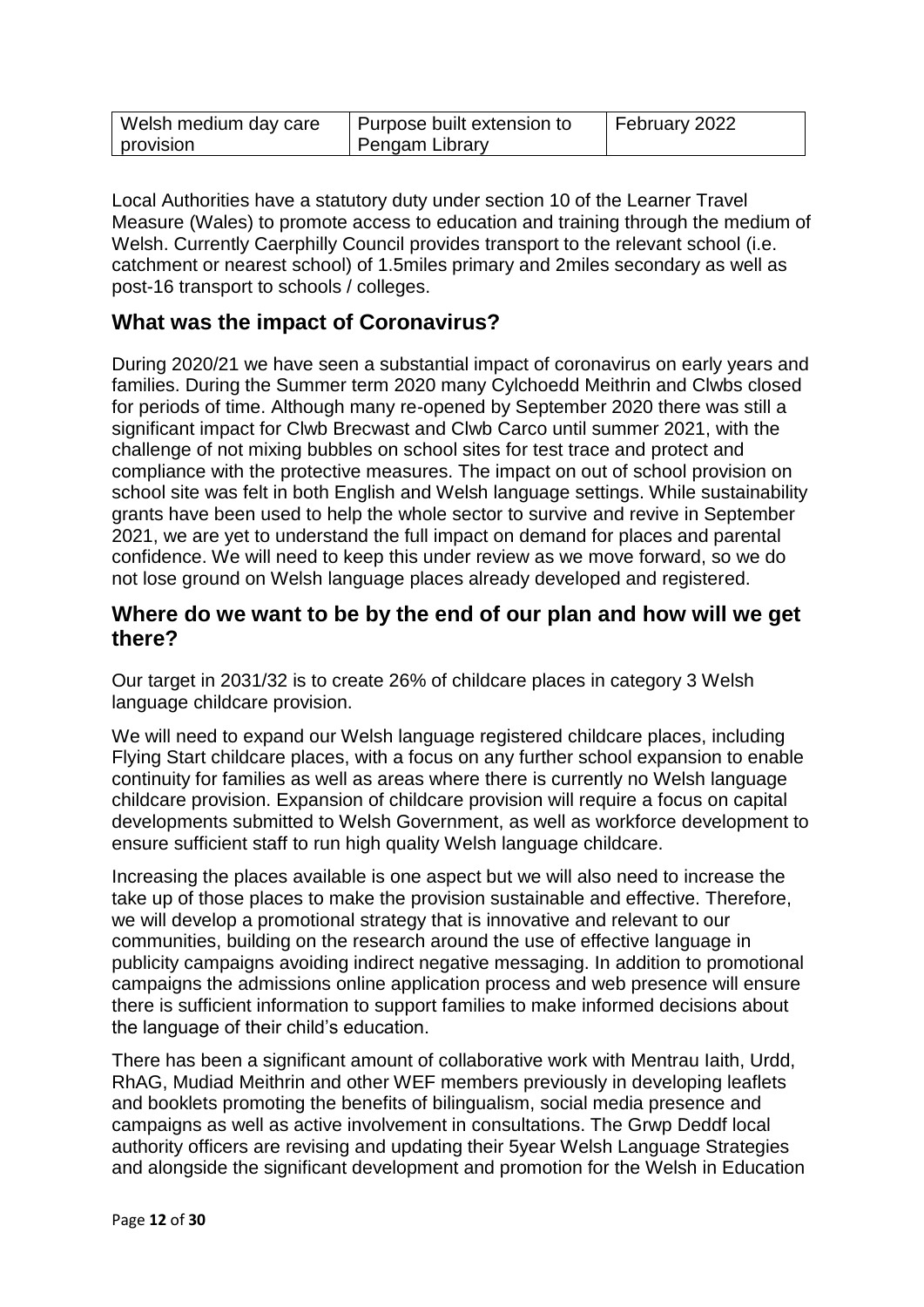Strategic Plan 2022-2032, there is an identified need for a regional Welsh medium promotion officer. The proposal has been developed and submitted by Grwp Deddf to Welsh Government to secure 3year initial funding for the post, to work across the 5 local authority's Welsh Education in Strategic Plan and Welsh Language Strategies in a coordinated approach to promotion of Welsh language education.

The Parent Network has been developing Parent Champions, who as volunteers undertake the required training to become accredited. The Parent Champions are linked to each other, Parent Network and early years to ensure consistency of messages and information to families across communities. Recently a number have undertaken Elklan Lets Talk Under 5s training to become Language Champions and begin sharing and embedding the key speech and language messages in our communities. This concept will be expanded to develop Welsh language Champions who can embed the key messages around benefits of bilingualism and multilingualism in our communities. This is an area of work to explore and develop further during the life of this plan.

In the post recovery period following the pandemic, it has been noted that many previous community-based groups have stopped and there are challenges to restart volunteer led groups. We will work with Mudiad Meithrin, Parent Network, Gwent Association of Voluntary Organisations and Caerphilly Cares to support the rental of venues, while the volunteers are restarting and refinancing the community groups including Ti A Fi. We will work across grant funding streams to support the recovery of community groups.

## **What are the high-level actions required to improve the number of children entering Welsh language nursery?**

- Use the Childcare Sufficiency Assessment data analysis when working with partners in the development of category 3 Welsh language childcare provision and keep under review annually. Work with Mudiad Meithrin officers to develop new provision under the Set up And Succeed scheme.
- Continue to work collaboratively across partners to maximise capital investment funding particularly focussed on category 3 Welsh language provision.
- Develop a 10year communication plan with annual promotional milestones/tasks, which will be supported by the regional publicity officer post. The plan will include capturing lived experiences to change the cultural conversation with communities, and development of Welsh language parent champions, children story books from Petra and learning materials, and timed to target the areas of the capital programme implementation. The promotional plan needs to look at how we use different tools or information for targeting different groups including late entry or transfers from English medium, children with emerging developmental needs or disabilities, and new births.
- Work with parents and carers to understand what information they need to inform their choices of language provision for education, including resources, web presence, activities, etc. building this into our communication plan.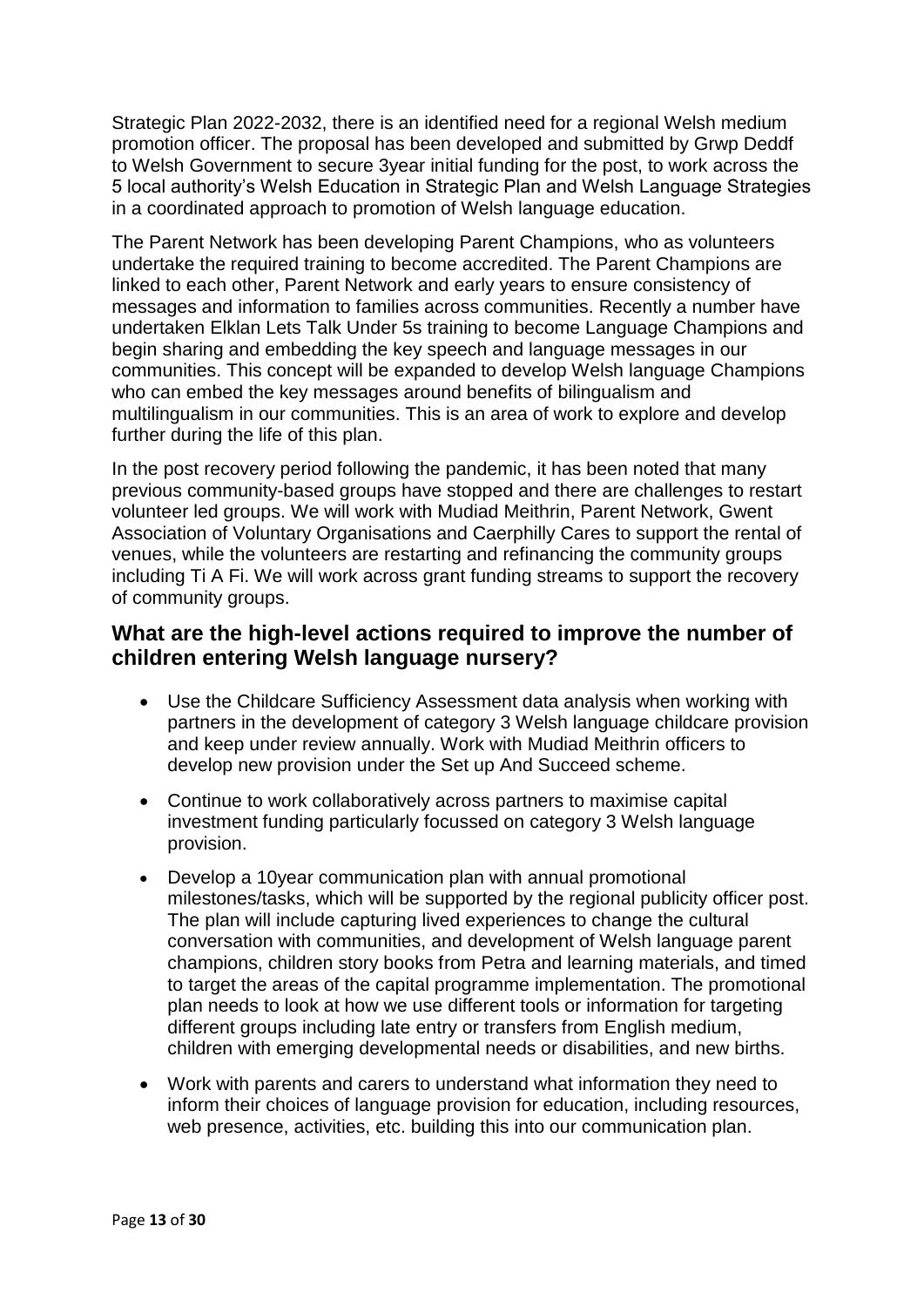- Work with Mudiad Meithrin, Cymraeg I Blant, Parent Network and Gwent Association of Voluntary Organisations to support community-based peer support groups to be developed and run by volunteers.
- Work with the admissions team to consider the parent journey when applying for school places, ensuring parents have information about Welsh language education throughout the online process including benefits of bilingualism / multilingualism and the latecomers' policy.
- Support the Road to Bilingualism for English language childcare settings to progress through the continuum towards category 3 Welsh language childcare provision.
- The above actions will link with the Welsh language 5year strategy targets.

# **Outcome 2: More reception class children / 5year olds receive their education through the medium of Welsh**

## **What is our current position?**

When calculating the data for our current position we have used the actual places in reception in 2020 and included ongoing estimates for places available and being created through our current capital development programme. In 2020 there were 421 Welsh language places available which will increase to 466 places available in year 1 by 2031. However, the current year 1 cohort actual take up is 366 Welsh language places, which is lower than those available and based on current estimates for birth rate and applications the number in year 1 in 2031 is predicted to be 411.

The data shows a need for promotion of category 3 Welsh language places available, which may need to be targeted specifically to areas where the places are available as they are not uniform across the borough. This work will be built into our communication plan with specific targeted promotional milestones.

The data also shows that if we are to reach our target of minimum 26% children in Welsh language education, we will need 520 places in year 1 which is an additional 54 places and equates to approximately 2 classes per year group. This could equate to a new category 3 Welsh language Primary School plus expansion of existing provision. The development of a new Welsh language Primary School in Bedwas Trethomas Machen area during the Band B 21<sup>st</sup> century schools programme is essential to moving towards reaching our minimum 26% target alongside expansion of places in our current schools. We will work collaboratively across stakeholders and seek to maximise funding made available by Welsh Government to develop the Welsh language places needed.

Currently our Primary Schools accept children into the Foundation Phase supporting their Welsh language acquisition through immersion techniques in the classroom. Children and young people are able to transfer to Welsh language at any point in their education, although there are few who do so, even though our Secondary School is well equipped to support transition. However, as promotion increases over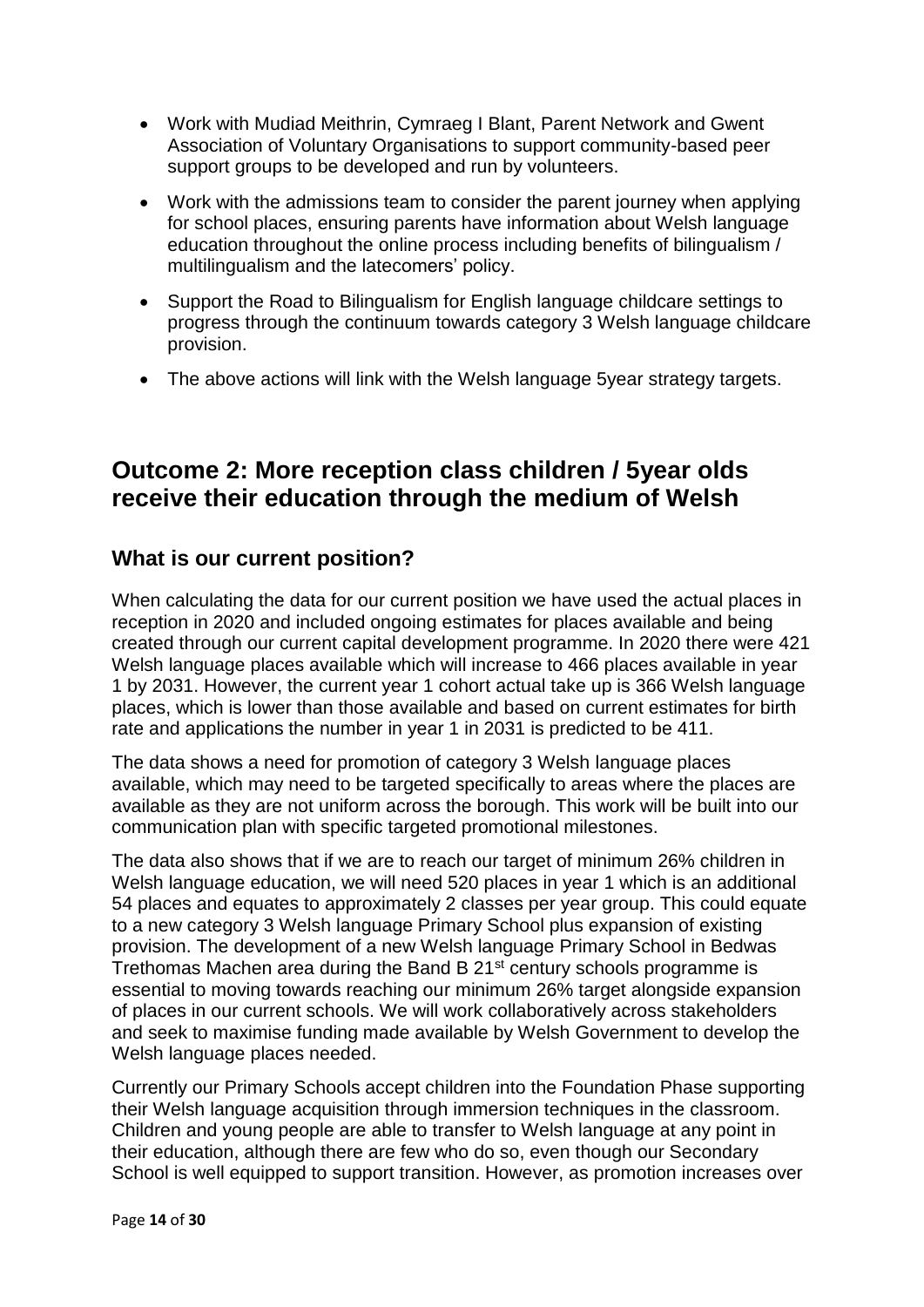the life of this plan and attitudes positively seek Welsh language education, there is likely to be an increase in demand for Welsh language places and the need for a formal late comers policy as well as specific immersion provision to support this. This is a development need during the first five years of this plan.

In Caerphilly borough we currently have 2 main categories of school, either Category 1 English language school or Category 2 Welsh language school. We do not have any category 2 English / Welsh language schools delivering 50% English and 50% Welsh. During the review of school places and the requirement to increase the number of Welsh language school places there may be a need to consider a transition from category 1 to category 2 English / Welsh language school. However, this would need further development and integrated impact assessments to understand the implications for communities.

The latecomers' policy will need to be formalised to support transition of children and young people to Welsh language education. There will also be the need to develop specific provision to support Welsh language acquisition and immersion.



Number of learners by language medium of school, and by year. Source [Pupil Level](https://statscymru.llyw.cymru/Catalogue/Education-and-Skills/Schools-and-Teachers/Schools-Census/Pupil-Level-Annual-School-Census/Welsh-Language/pupils-by-localauthorityregion-welshmediumtype)  [Annual School Census, StatsWales](https://statscymru.llyw.cymru/Catalogue/Education-and-Skills/Schools-and-Teachers/Schools-Census/Pupil-Level-Annual-School-Census/Welsh-Language/pupils-by-localauthorityregion-welshmediumtype)

# **What was the impact of coronavirus?**

Coronavirus left its impact on all our communities. Parents and carers were worried that they were not able to support their children to use their Welsh language skills and so considered moving children out of Welsh language school to English language school. Our Primary and Secondary Schools, Urdd and Menter Iaith reached out to families to offer them support and relevant online resources to support them to support their children and reduce anxiety. This helped to maintain the numbers in Welsh language Primary and Secondary school on their return and has built support mechanisms that need to be retained for families moving forwards.

## **Where do we want to be and how will we get there?**

According to the data in the PLASC returns and predicted estimates from the 21st schools planning team, there is a need to develop an additional 54 Welsh language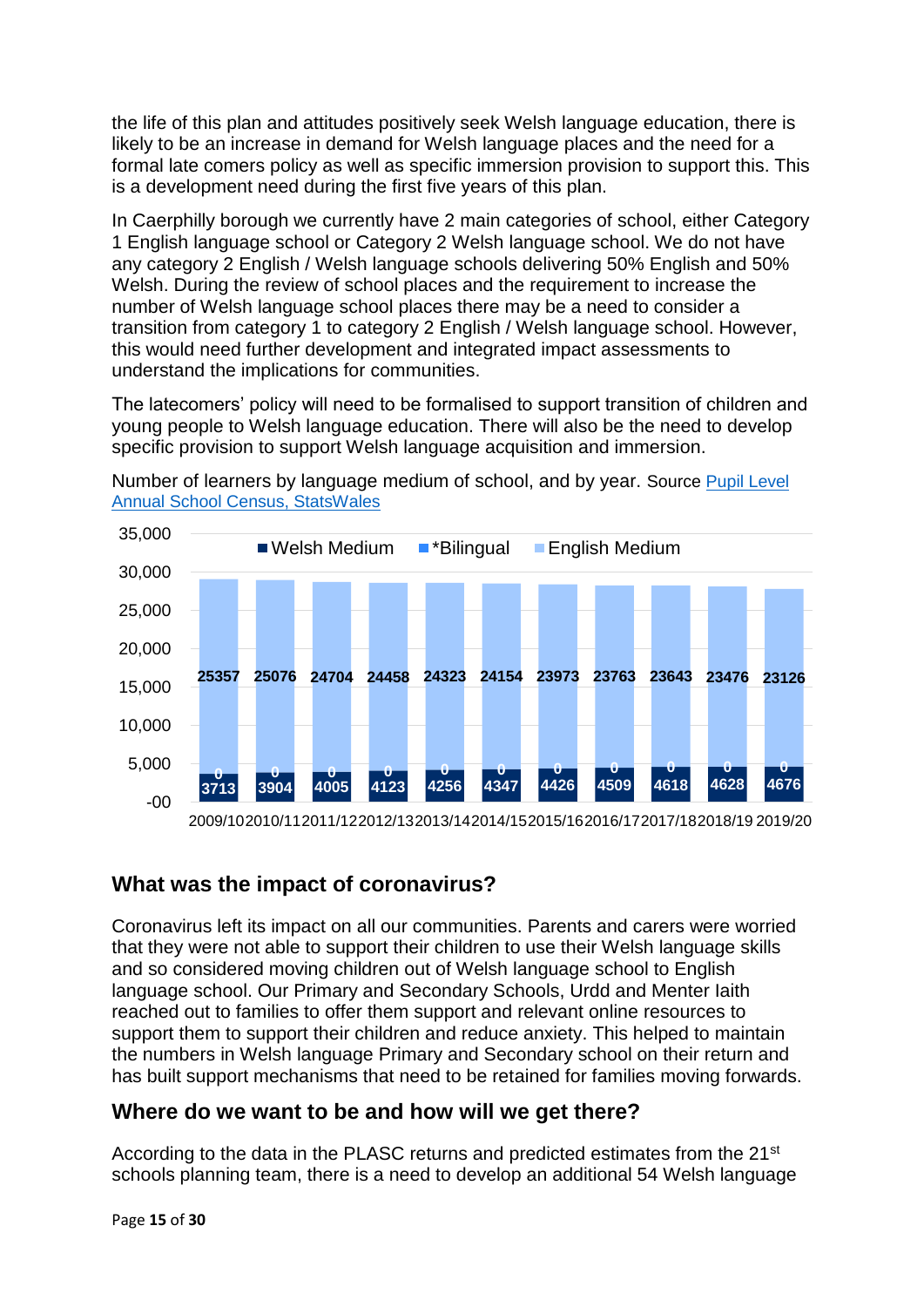school places which equates to 2 classes or at least one new Welsh language Primary School and expansion of existing Primary School provision.

When we promote the benefits of bilingualism or multilingualism development there is an anticipation that children and young people may choose to move to Welsh language provision. We will need to ensure the children and young people who choose to transition to Welsh language are supported to do so through the latecomers' policy and the provision specific to support Welsh language acquisition.

We need to ensure there are sufficient places for children and young people entering Welsh language education to continue throughout their education lifetime. Data shows the need to have additional Welsh language Secondary school places by 2029.

#### **What are the high-level actions required to increase the number of children entering Welsh medium education at 5years?**

- Meeting the minimum target 26% to 30% of children in Welsh medium education by 2032 is a challenging ambition. We will need to apply for funding to Welsh Government as it becomes available and maximise funding for school and childcare places in order to meet the target number required to be available. This will necessitate 2 classes per year group and will require a new Primary School to be developed.
- We will formalise the latecomers' policy and publish this online alongside information on Welsh medium education and the application for school places to admissions. There is also a need to explore and develop specific provision to support latecomer immersion to enable children and young people to enter the appropriate cohort at a suitable linguistic stage.
- Ensure the 466 places are taken up or admissions monitored towards the take up of 466 places. If showing concerns in take up, we need to use the communication plan to support specific promotional work.

# **Outcome 3: More children continue to improve their Welsh language skills when transferring from one stage of their statutory education to another**

## **What is our current position?**

Our transition rate between key stages in statutory education is good and has improved over recent years to close to 100% and we aim to continue this ability for all children starting their Category 3 Welsh language education journey. Therefore, our task is to increase the number of children entering Welsh language provision at nursery 3year old age range, in order to increase the number transitioning through the education stages and completing qualifications through the Welsh language.

| 'Year 6 number<br>l Year 7 number<br>l Year<br>Percentage transition to year 7 |
|--------------------------------------------------------------------------------|
|--------------------------------------------------------------------------------|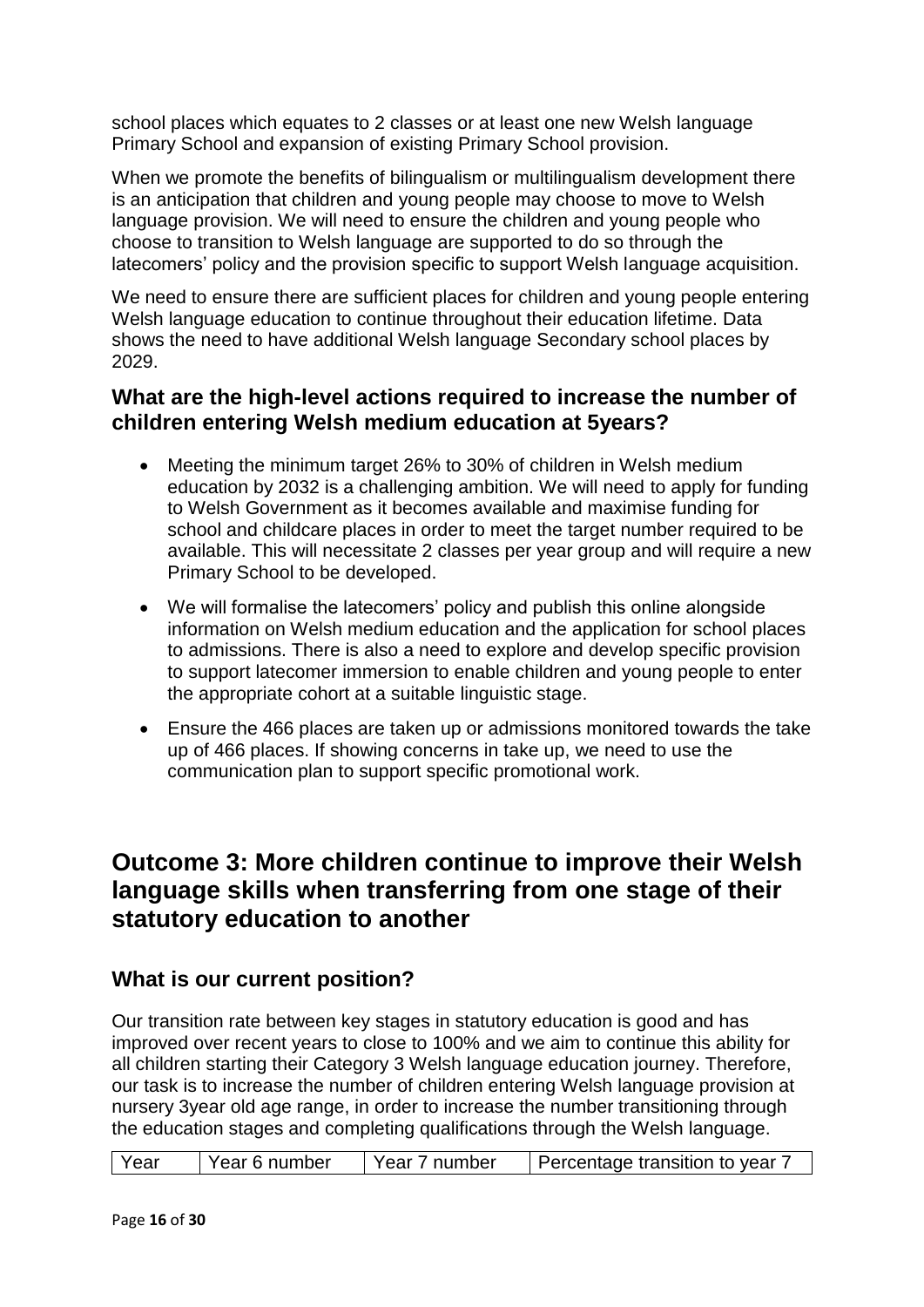| 2017 | 352 | 334 | 94.89% |
|------|-----|-----|--------|
| 2018 | 355 | 337 | 94.93% |
| 2019 | 336 | 331 | 98.51% |
| 2020 | 329 | 320 | 97.26% |
| 2021 | 356 | 352 | 98.88% |

All of our category 3 Welsh language schools offer all provision and qualifications through the Welsh language due to research showing the need for Welsh immersion where many children are from English language family homes.

We are planning expansion of our Welsh language Primary provision, but with a nearly 100% transition rate between statutory education stages, there will soon be the need to plan for additional secondary education places. By 2027 the capacity in secondary education will outstrip demand and so we will need to plan for additional secondary school places.

Ysgol Gyfun Cwm Rymni organises a series of transition activities to ensure that they continue to be innovative in attracting pupils back to the sixth form. e.g. hosting two virtual open evenings for year 11 pupils and their parents; introducing a comprehensive options handbook and website for all pupils; arranging for all departments to present information about their courses as well as opportunities to answer any questions that arise on a virtual basis. Support is further enriched by offering bespoke appointments with the welfare team in order to receive further advice. In addition, the school arranges a coffee morning and registration for pupils, from both sites, where they have the opportunity to meet informally with the key stage 5 team and ensure that transition arrangements are as smooth as possible before September.

| <b>YEAR</b> | KS4 | 6th  | <b>Percentage transition</b> |
|-------------|-----|------|------------------------------|
|             |     | Form |                              |
| 2020        | 579 | 207  | 35.75                        |
| 2021        | 640 | 270  | 42.19                        |
| 2022        | 676 | 332  | 49.11                        |
| 2023        | 660 | 369  | 55.91                        |
| 2024        | 687 | 385  | 56.04                        |
| 2025        | 715 | 376  | 53.00                        |
| 2026        | 718 | 394  | 54.87                        |
| 2027        | 744 | 407  | 54.70                        |
| 2028        | 734 | 410  | 55.86                        |
| 2029        | 729 | 425  | 58.30                        |
| 2030        | 750 | 416  | 55.47                        |
| 2031        | 744 | 417  | 56.05                        |

Mudiad Meithrin officers measure the transition rates from Welsh language Cylchoedd Meithrin to Welsh language nursery school and this is an area of ongoing improvement needed. However, not all Welsh language provision in the borough are members of Mudiad Meithrin and so their transition rates, while a good indicator, are not reflective of the whole picture in the borough. There is a continued need to understand why parents may choose Welsh language childcare provision and not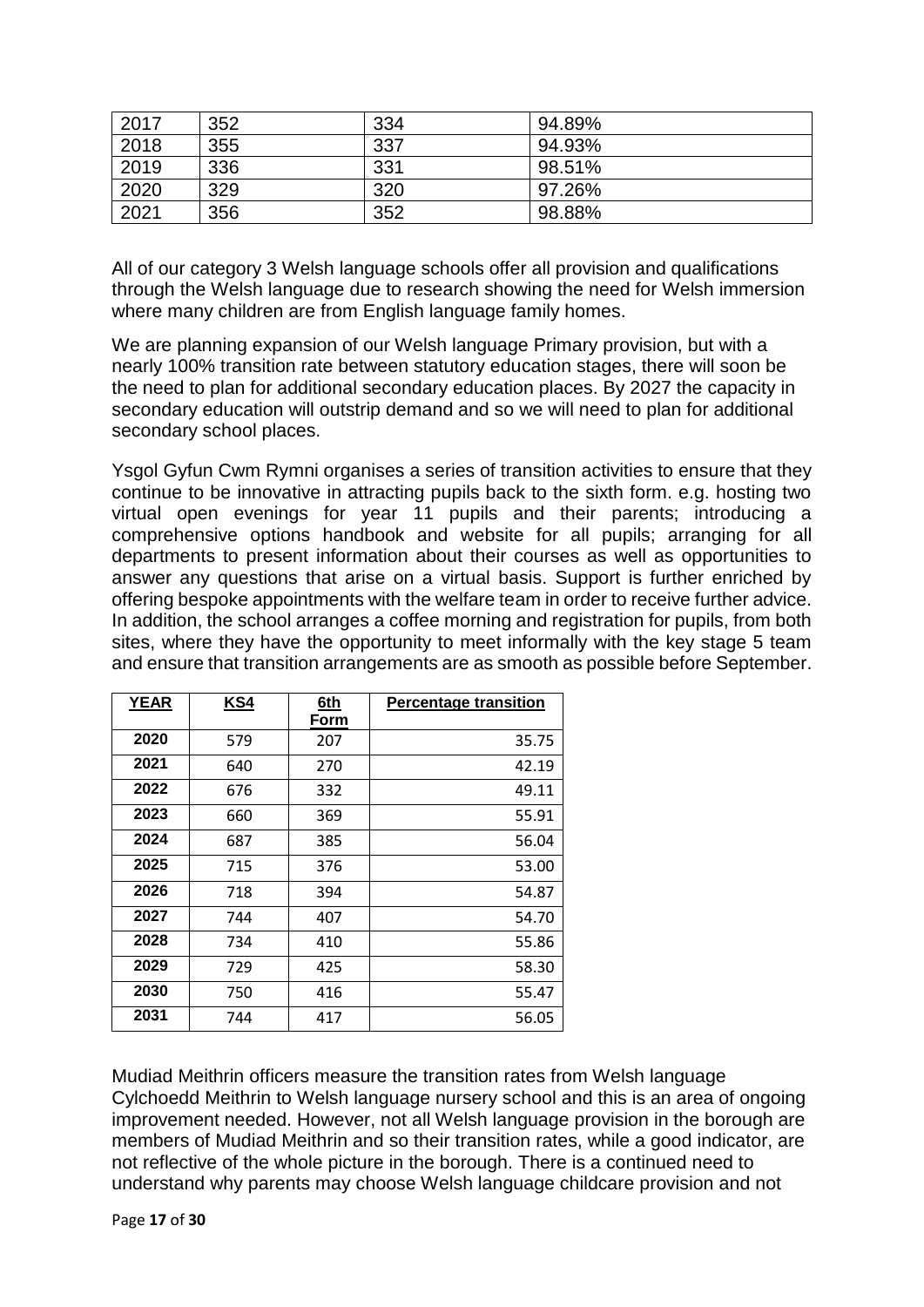continue to Welsh language nursery education. We anticipate that as more childcare provision is moved onto school sites this will improve transition rates. This will need to be monitored once these are operational.

Transition rates between the 11 Welsh language Primary schools remain high at 100% which is due to the close working relationships within the cluster. Ysgol Gyfun Cwm Rhymni teams work closely with the 11 Primary schools to ensure all pupils are ready to build on the progress already made. There are clear transition plans with joint activities and events (activity days, science projects and music days as well as transition days and evenings to include their families) alongside joint mentoring plans for children who are vulnerable.

Caerphilly has always worked closely with regional partners to enable all to share resources and improve quality, for example, schools working closely on development of resources including ALN resources with the development of the new Act. Another example is the early year partnership steering group to develop ALN, integrated working with Aneurin Bevan Health Boards for the most vulnerable families, etc. We will continue to work with others to improve transition rates and access for families to Welsh language provision.

## **What was the impact of coronavirus?**

Coronavirus had limited impact on transition rates between statutory education stages, but it did limit the transition and other activity events that happen throughout the school year.

Coronavirus impacted delivery of some childcare provisions in particular Clwb Carco and some Cylch Meithrin during lock down peaks. However, it is hoped that these provisions all remain sustainable to restart moving forwards.

We do not yet understand the impact coronavirus may have had on applications to Welsh language education nursery places as well as how it may impact those parents choosing to move children from Welsh language to English language education provision.

#### **Where do we want to be and how will we get there?**

Mudiad Meithrin support many of the Welsh language Cylchoedd provisions although not all Welsh language childcare provision in Caerphilly borough. We will work with Mudiad Meithrin officers and our own early years team to increase the transition rate towards 100% from Welsh language childcare to Welsh language nursery at 3years by 2032.

Transition rates for childcare provisions on school sites will be monitored to understand if alternative choices are made by parents for language of school.

Ysgol Gyfun Cwm Rhymni will continue to work with the 11 cluster primary schools to continue to secure the 100% transition rate between stages of education.

We will work with families to understand the impact of coronavirus on transition rates and application rates and keep this under review over the coming years.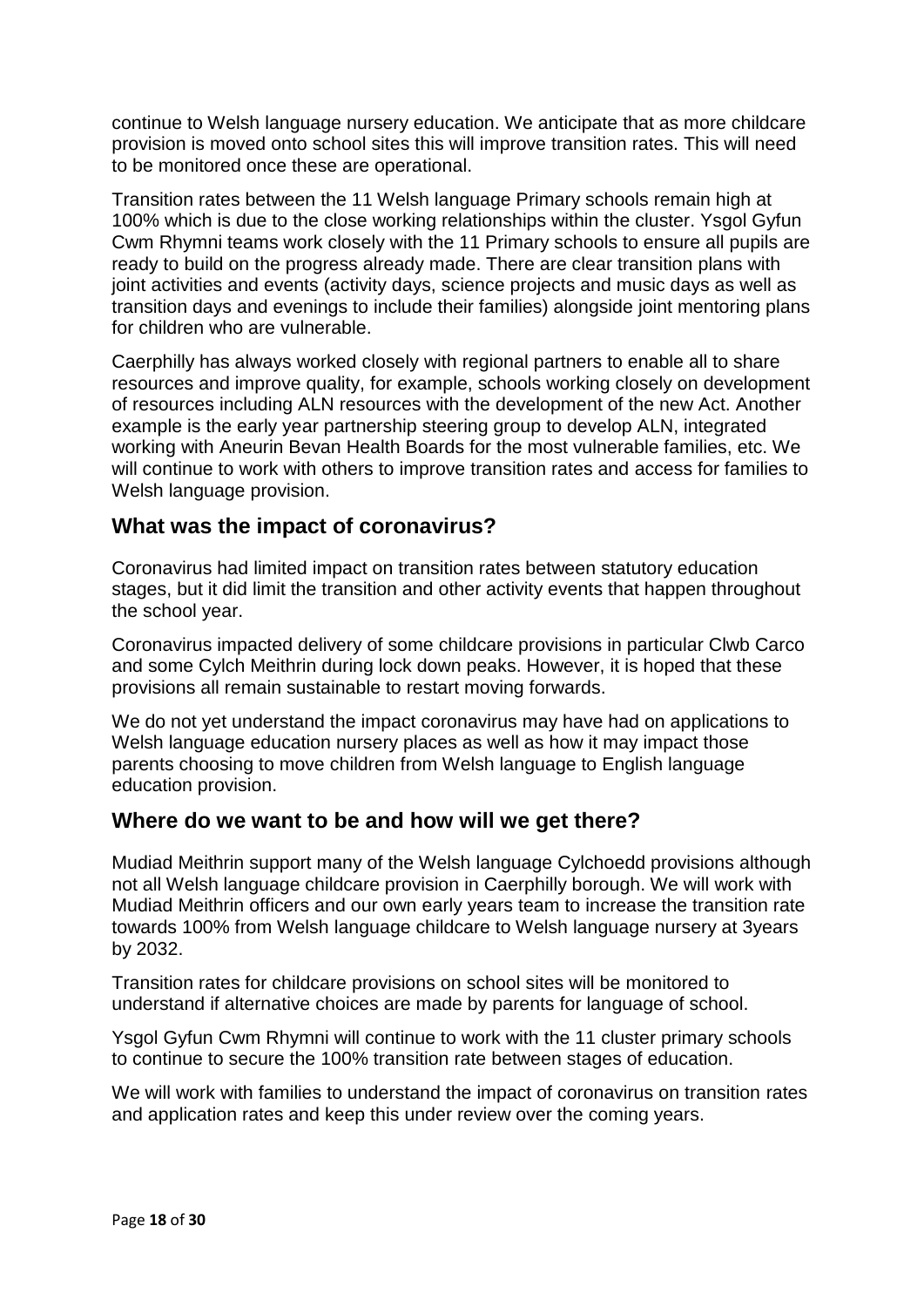# **What are the high-level actions required to enable children to improve their Welsh language skills?**

- We will monitor transition rates for all Welsh language childcare provision on school site to understand where parents do not wish to continue Welsh language education for their child.
- We will monitor transition rates where possible for those settings who are not members of Mudiad Meithrin to complete the picture of transition to Welsh language education. We will work with colleagues in other local authority areas with better transition rates to develop possible Caerphilly solutions.
- We will work with families to understand the impact of coronavirus on transition rates and application rates and keep this under review over the coming years.
- We will work with Welsh Government and the 21<sup>st</sup> century schools' team to plan childcare provision alongside primary school development as well as plan for secondary school places expansion to continue the 100% transition rate through statutory education.
- Ysgol Gyfun Cwm Rhymni will continue to work with the 11 Primary schools in the cluster to continue its 100% transition rate.

# **Outcome 4: More learners study for their assessed qualifications in Welsh (as a subject) and subjects through the medium of Welsh**

# **What is our current position?**

Percentage of learners assessed in Welsh as a first language at the end of the Foundation Phase. *Source [End of Key Stage 2 teacher assessments, StatsWales](https://statswales.gov.wales/Catalogue/Education-and-Skills/Schools-and-Teachers/Examinations-and-Assessments/Foundation-Phase/nationallevelresults-by-areaoflearning-year-gender)*

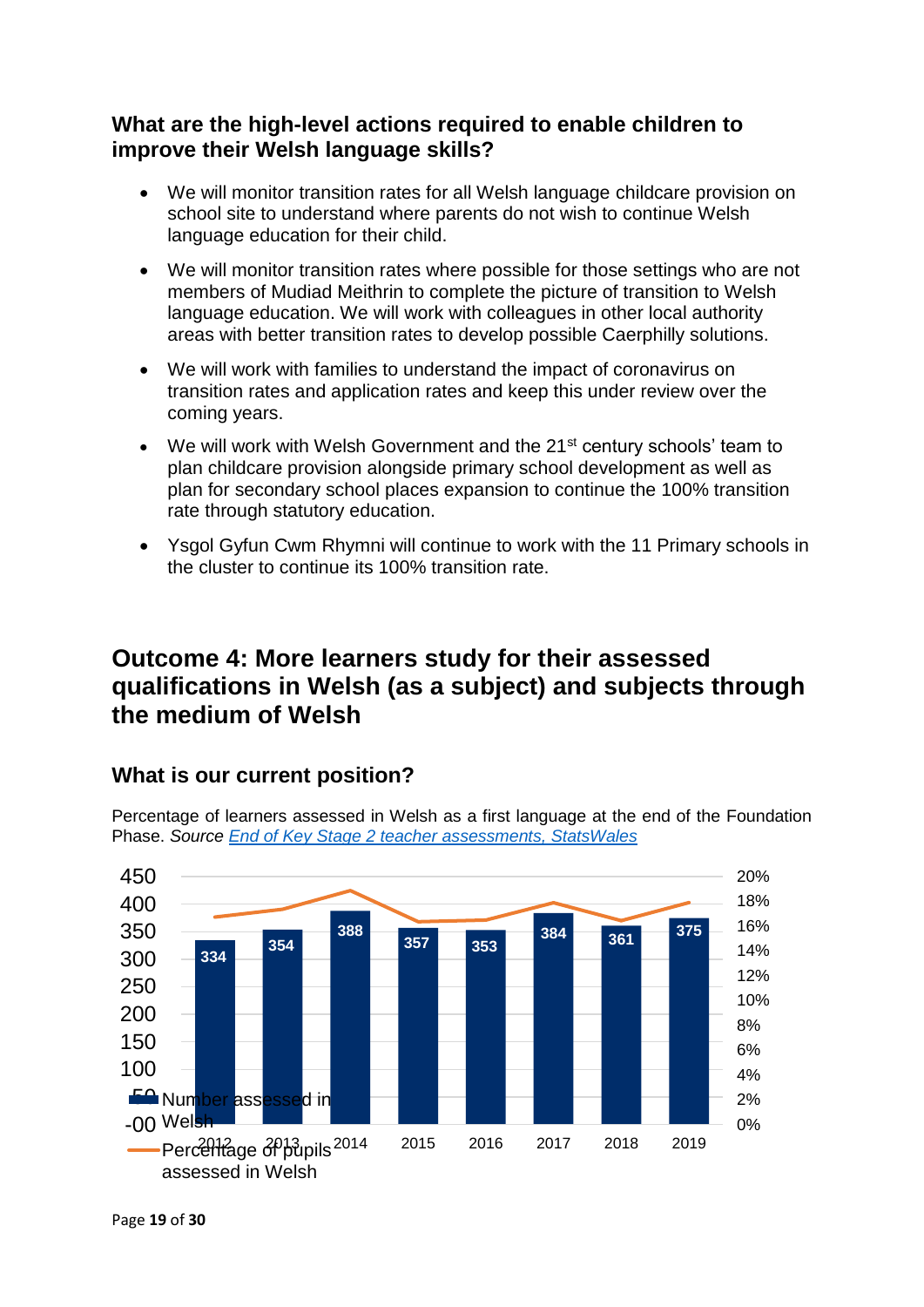

Number and percentage of Year 11 learners registered for GCSE in Welsh first language. *Source [Welsh Examinations Database, StatsWales](https://statscymru.llyw.cymru/Catalogue/Education-and-Skills/Schools-and-Teachers/Examinations-and-Assessments/Key-Stage-4/examinationachievementsofpupilsaged15-by-localauthority)*

Ysgol Gyfun Cwm Rhymni is split over two sites: Gellihaf and Y Gwindy. The capacity of the two sites combined is 2318. From the projected numbers the capacity will be reached by 2029, and if we continue to fill spaces within our curent Welsh language Primary schools the potential demand will increase to 3280 as the children move through Primary and transition to Secondary over future years. This will require development of more secondary school provision, which will also increase the number of learners assessed for qualifications in Welsh in the future.

| <b>YEAR</b> | <b>KS3</b> | KS4 | 6th<br>Form | <b>Total</b> |
|-------------|------------|-----|-------------|--------------|
| 2020        | 989        | 579 | 207         | 1775         |
| 2021        | 1006       | 640 | 270         | 1916         |
| 2022        | 1025       | 676 | 332         | 2032         |
| 2023        | 1065       | 660 | 369         | 2093         |
| 2024        | 1083       | 687 | 385         | 2155         |
| 2025        | 1083       | 715 | 376         | 2174         |
| 2026        | 1096       | 718 | 394         | 2208         |
| 2027        | 1094       | 744 | 407         | 2245         |
| 2028        | 1110       | 734 | 410         | 2254         |
| 2029        | 1144       | 729 | 425         | 2298         |
| 2030        | 1176       | 750 | 416         | 2342         |
| 2031        | 1219       | 744 | 417         | 2380         |

Pupils in key stage 4 and the sixth form at Ysgol Gyfun Cwm Rhymni are offered a wide range of subject options, academic and vocational courses and the number of Welsh medium courses is higher than expected at both key stages (36 courses at key stage 4 and 32 courses at key stage 5). In this way, the school curriculum meets the needs of all pupils. This is done imaginatively through very effective collaboration with a key partner, e.g. specific courses such as hairdressing and construction at Coleg Cymoedd in Ystrad Mynach. However, the sixth form is delivered on one site (Gelli Haf) and may impact learners returning to sixth form in Ysgol Gyfun Cwm Rhymni,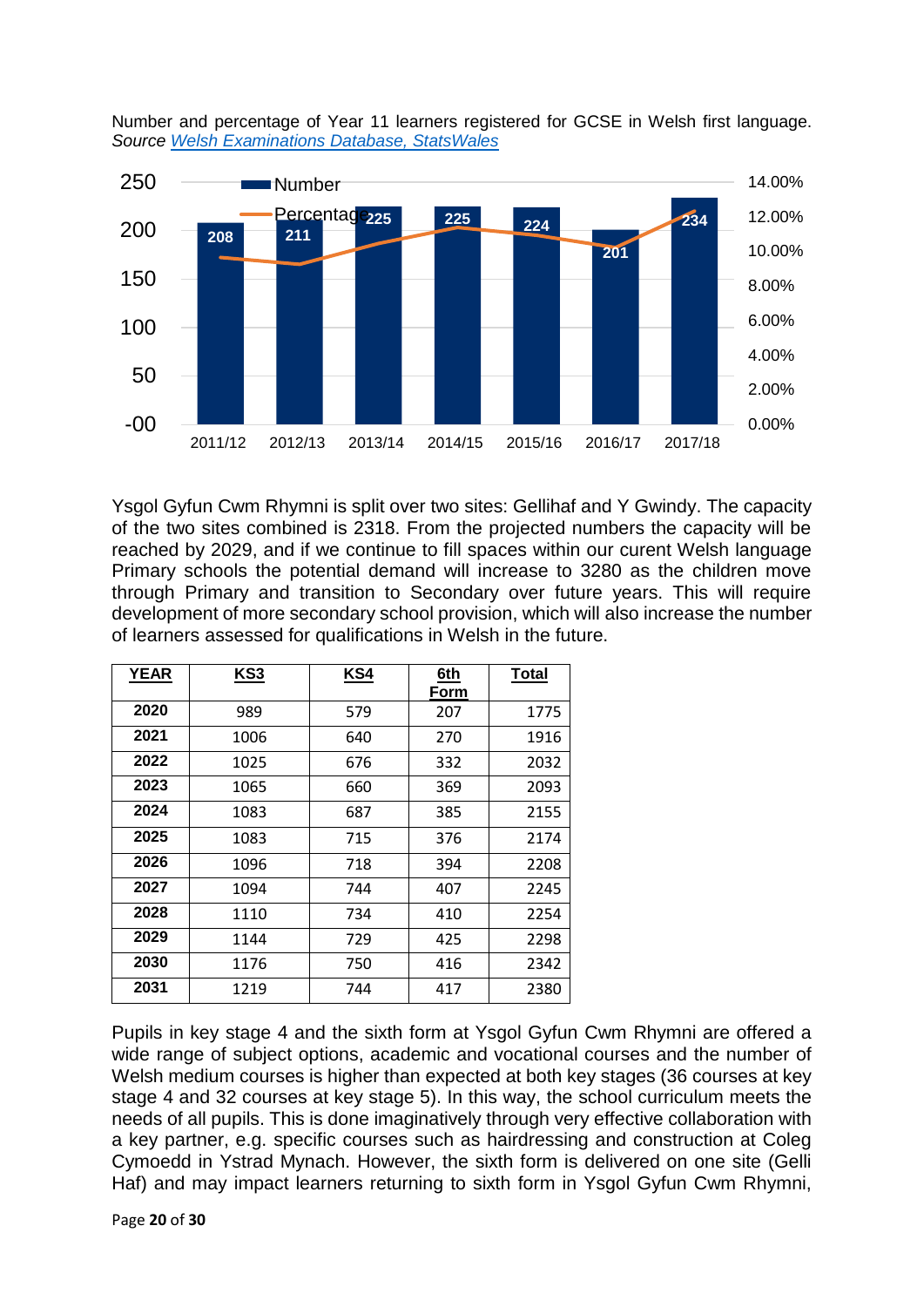moving instead to Further Education colleges closer to home or easier travelling distance.

In 2020/21 Ysgol Gyfun Cwm Rhymni continued to teach an additional 'Pass' course with 52 pupils who did not succeed in some GCSE subjects. This enables the school to provide them with a tailored curriculum ensuring that they develop their skills and receive a recognized qualification that will help them in the future. However, it was not possible to offer a 'personal finance' qualification this year due to the lockdown period but firm plans are in place, including appropriate staffing, to deliver this along with Business and Technology Education Council (BTEC) level 1/2 cookery skills courses, National Volational Qualification (NVQ) level 1 / 2 woodwork, a Wales, Europe and the World level 2 certificate, and a work-related education level 2 certificate, for target pupils. The key stage 4 curriculum is thoughtfully designed in order that effective use is made of expertise and resources on both sites for practical subjects e.g. textiles and design and technology. Provision for pupils at risk of becoming Not engaged in Education Employment or Training (NEET) is seen as important element of the school's provision.

Provision at key stage 5 is a very strong feature of Ysgol Gyfun Cwm Rhymni's work. The school succeeds in establishing a broad, rich and balanced curriculum that includes a wide range of AS, A Level and BTEC Level 3 courses. In addition, the school plans effective provision for the very few pupils who do not meet the entry threshold for level 3 courses of 5A\*-C via the level 2 courses in the sixth form. This course offers an extra year of transition to ensure that all pupils have the opportunity to fulfill their potential. Last year, half of these pupils took advantage of this transition route before moving on to study Level 3 subjects.

Ysgol Gyfun Cwm Rhymni collaborates creatively with local Welsh language secondary schools and a nearby college (e.g. Coleg y Cymoedd, Gartholwg, Llanhari and St Woolos) to offer a wide range of courses including a full-time vocational Child Care (CACHE) course for pupils year 13.

Coleg y Cymoedd supports Welsh language learners to continue their use of Welsh in some of the courses through customer service modules being delivered in Welsh language. In 2019-20, Iaith ar Waith (Welsh-medium Customer Care) units were delivered in Childcare, Health and Social Care, Catering, Business, Travel and Tourism, The Creative Industries, Engineering, Construction, Hairdressing, Beauty, Public Services and Sport courses. Coleg y Cymoedd have also recently appointed a Welsh speaking lecturer in health and social care who will be able to deliver the Childcare Play Learning and Development and Health and Social care courses bilingually as needed moving forwards.

English language Secondary schools are supported by the Education Achievement Service to deliver Welsh GCSE courses as well as the commitment to supporting the Siarter Iaith.

While there are good connections between Ysgol Gyfun Cwm Rhymni and Coleg y Cymoedd there is a need to improve connectivity with Coleg Gwent moving forward. There is also a concern that young people who may need to access Education Other Than At School may not be able to continue their education through Welsh language, although it is supported by Urdd to continue use of Welsh language while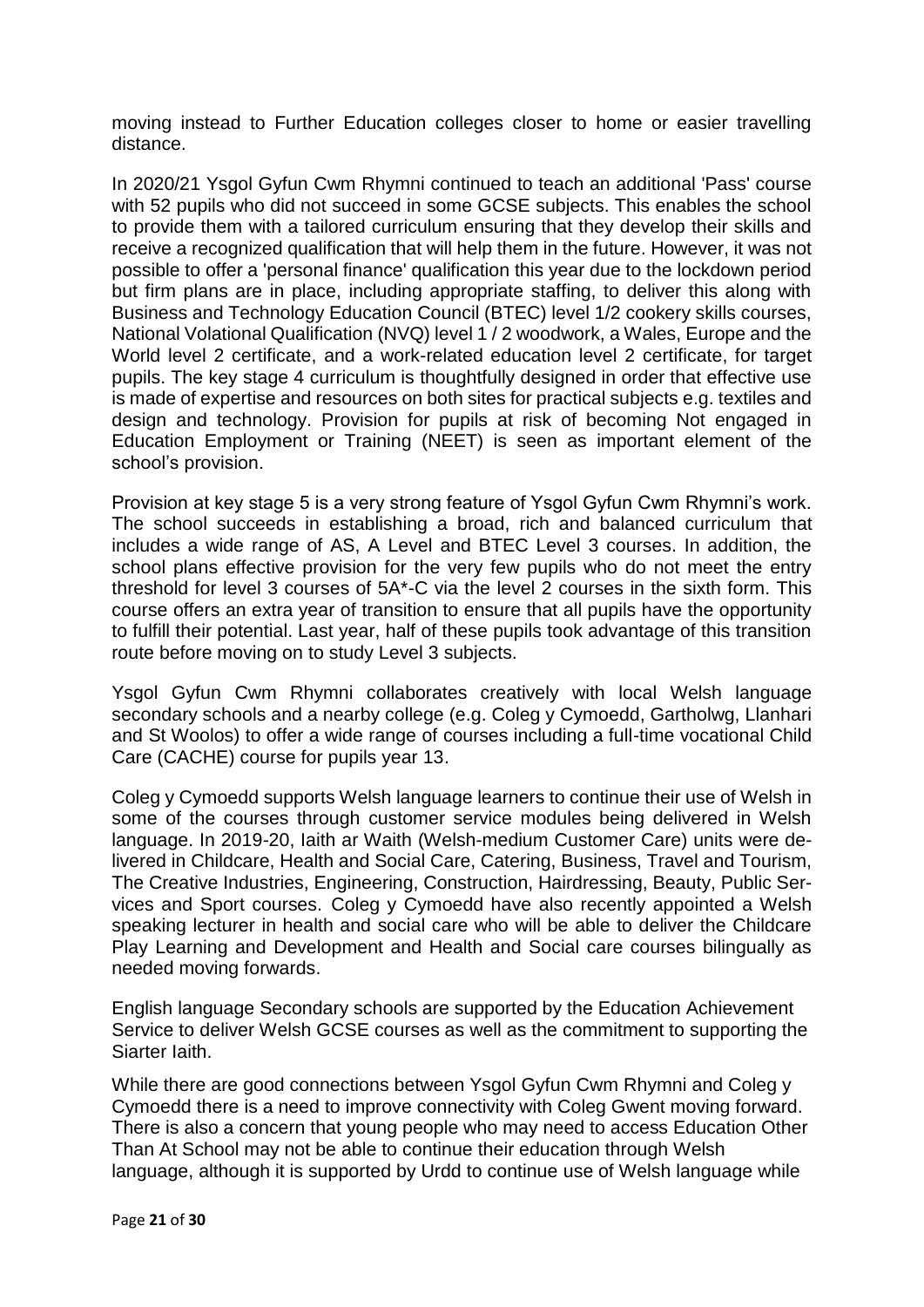they are not in school. This needs to be considered moving forward to ensure young people can continue their Welsh language while in alternate education provision.

# **What was the impact of coronavirus?**

During 2020 the teaching teams developed a wide range of curriculum resources for children and families to support the continuation of Welsh language education and support transition through the statutory stages of education.

Ysgol Gyfun Cwm Rhymni and the 11 Primary Schools have developed a project to support children and young people to improve their Welsh language skills in September 2021 through arts and musical performance. During coronavirus children and young people from English language homes who attend Welsh language school were impacted by not being immersed in the language despite the best efforts of teaching teams and parents to maintain the language skills. This project will encourage children and young people to use the Welsh language in creative activities.

#### **Where do we want to be and how will we get there?**

We want all young people who access Welsh language education to study qualifications through the Welsh language in a broad range of subjects.

We want all children and young people who are accessing Education Other Than At School to continue to access subjects through the Welsh language if they have been in Welsh language education as well as offer opportunities to those who wish to transition from English language to Welsh language.

# **What are the high-level actions required to increase the number of learners studying qualifications in Welsh and through the medium of Welsh?**

- Ysgol Gyfun Cwm Rhymni will continue their partnership with Coleg y Cymoedd and strengthen the relationship with Coleg Gwent to ensure all learners have a broad range of Welsh language qualifications available to them.
- Education Other Than At School teams will consider how the alternative education opportunities will continue to offer support for Welsh language to ensure young people can continue using Welsh language and access qualifications through Welsh language if they choose, for example, recruiting a Welsh speaking tutor or developing an innovative solution with the Welsh schools' cluster.
- School planning team will monitor take up of secondary places and plan for the expansion of secondary provision before the maximum capacity is reached in order to increase the number of pupils studying qualifications through Welsh language.
- Develop appropriate promotional materials in a range of media to encourage more young people to consider studying Welsh as a subject including taking Welsh at A level. This will link with the Welsh language 5year strategy targets.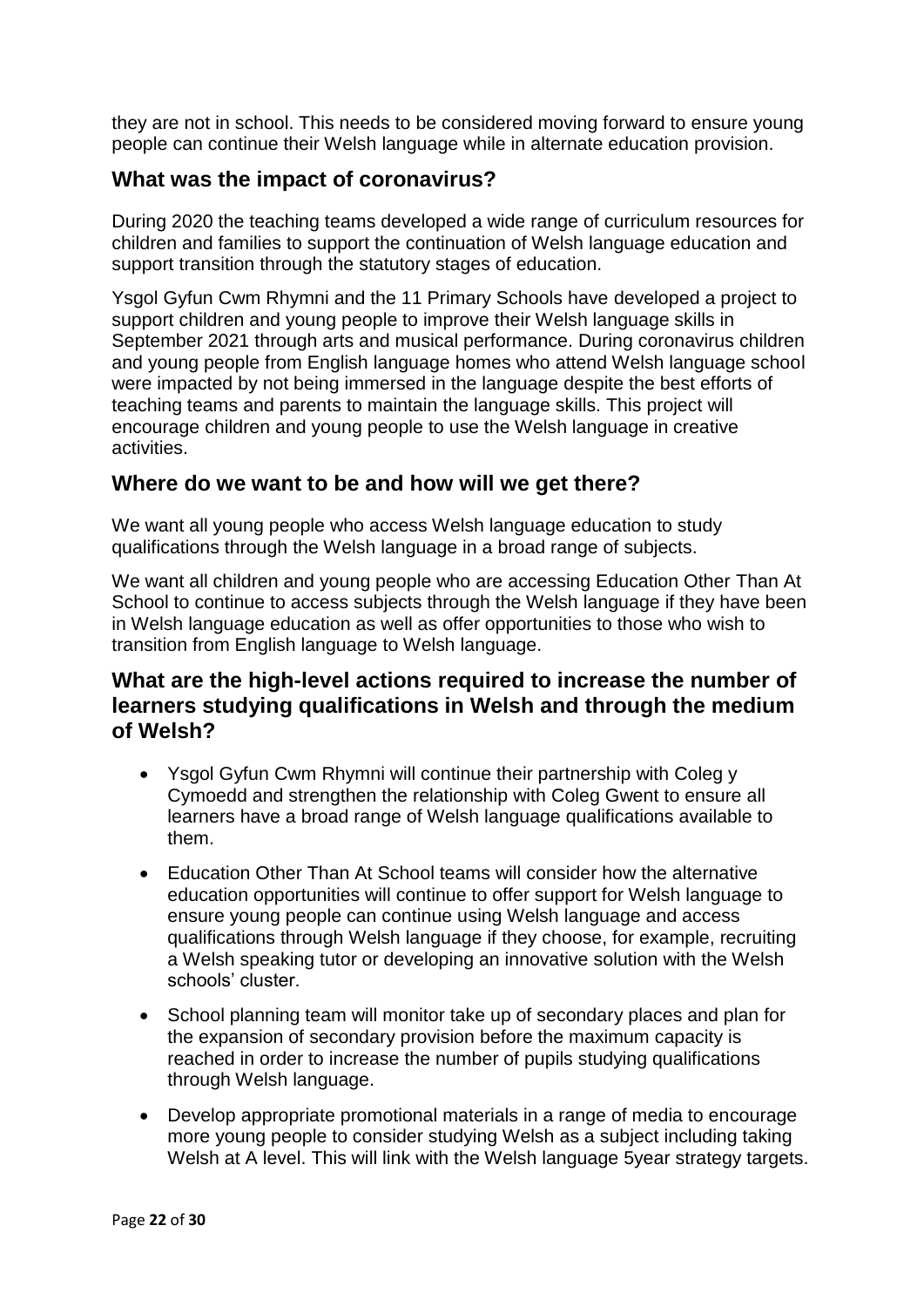# **Outcome 5: More opportunities for learners to use Welsh in different contexts in school**

#### **What is our current position?**

In Caerphilly we have close working relationships with Urdd, Menter Iaith and the Youth Service. The partnership with Ysgol Gyfun Cwm Rhymni enables young people to use their Welsh language skills in social contexts within and outside of school.

Urdd offers a wide range of Welsh language experiences for children and young people across the borough including community arts clubs, a wide range of sports provisions including competitions at local to national level, digital resources and clubs as well as the residential Urdd camps which enable our children and young people to have immersive Welsh language social experiences. Urdd also deliver the Urdd Eisteddfod which is a wonderful Welsh language experience for the whole county and especially important in our borough where many homes are English speaking. Urdd have also developed Welsh language apprenticeships and encourage young people to take up volunteering opportunities within Caerphilly.

In Caerphilly we also have an Urdd Youth Officer linked to Ysgol Gyfun Cwm Rhymni who works very closely with Menter Iaith and the Youth Service to deliver extracurricular activities in Welsh language, complementing the school provision. The Urdd and Menter Iaith also work closely with the Sports Caerphilly to ensure that all our school holiday activities also support children and young people in using Welsh language. The Urdd officer funded jointly by the Urdd, Menter Iaith and the Youth Service supports delivery of Welsh language activities outside school as well as within English language Secondary schools and at the Innovate project which is one of our Education Other Than At School provisions.

In Caerphilly our Menter Iaith work with a range of partners to deliver Welsh language activities after school and during school holidays. In addition, our Menter Iaith employ Welsh speaking qualified childcare and play staff to run registered after school and holiday childcare provision. This Welsh language childcare provision supports working families as well as enabling children and young people to have social experiences through the medium of Welsh.

Currently the Youth Service is working with Menter Iaith and Urdd to develop Welsh language youth provision in the newly developing Youth Hub in the Caerphilly basin. While this is planned to be one evening per week in the beginning, this may need to increase in the future. The need for any additional provision will be identified through the pilot project they are currently completing. The decision on introducing additional Welsh language sessions or integrating Welsh speakers into the existing sessions will need to be considered carefully. Current thoughts are Welsh speaking sessions encourage Welsh to be spoken during the sessions and not revert to substantive amounts of English as the home / peer friendship language which happens frequently in bilingual provisions locally.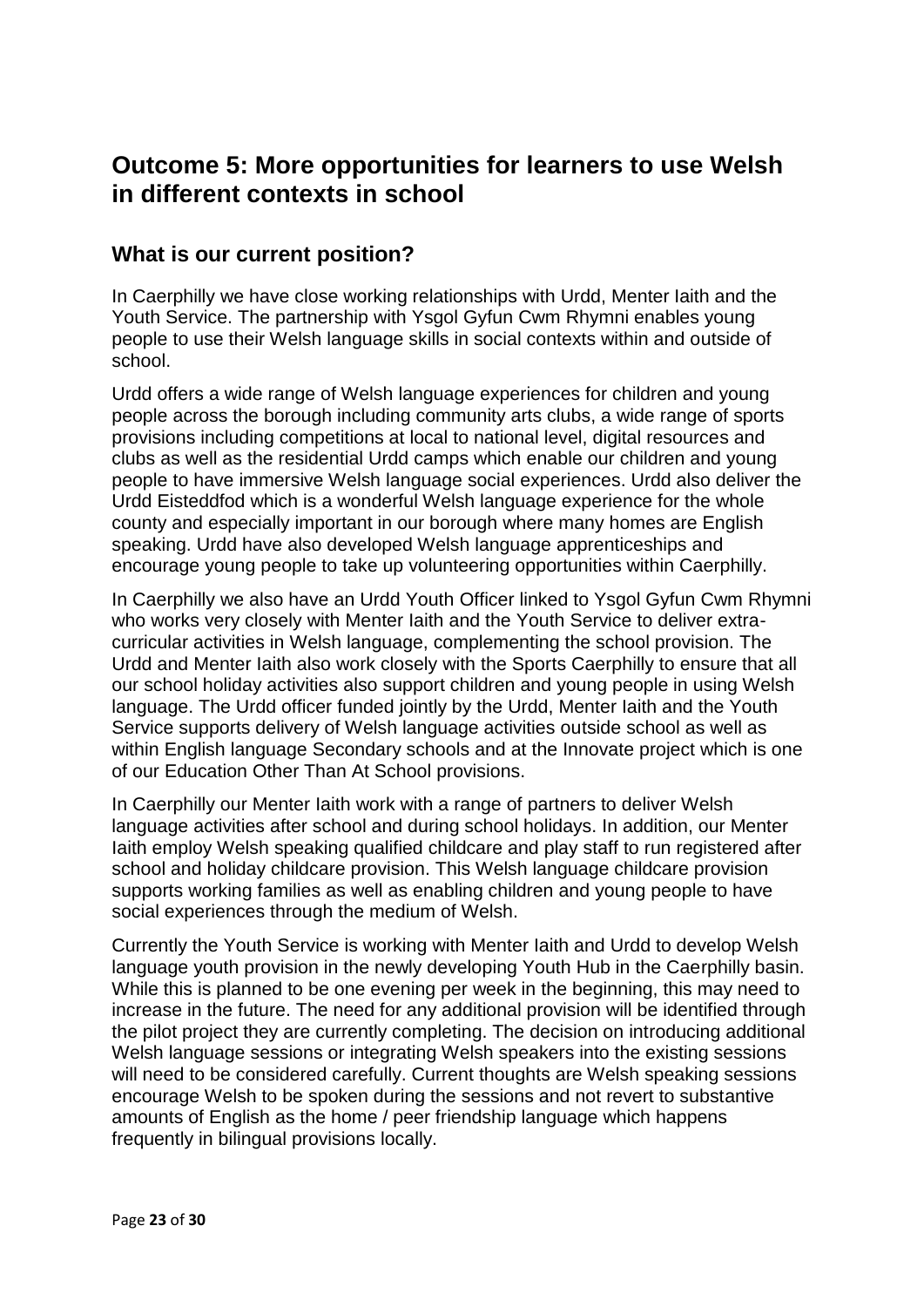The collaborative project between Menter Iaith, Urdd and Youth Service will include a mapping exercise completed with young people from September 2021 (including the percentage youth work delivered in Welsh language), assess the needs of young Welsh speakers across the borough, assess how these opportunities support the Welsh Language Charter, and use this information to develop Welsh language youth project moving forward. This project will identify what support or provision young people want to access and identify the gaps in this support or provision, which will need us to work collaboratively to address.

The Siarter Iaith or Language Charter (which is known as Cymraeg Campus in English language primary schools) is a framework for encouraging the use of the Welsh language. The Education Achievement Service has a primary role in supporting the Language Charter across all our schools, through facilitating professional learning for Charter Coordinators, sharing best practice and resources, offering bespoke support, as well as evaluating and validating progress towards the awards. 35 of 58 English language Primary Schools are working towards the awards in Cymraeg Campus, while all 11 Welsh language Primary Schools have achieved silver award in the Language Charter with Ysgol Gyfun Cwm Rhymni progressing to phase 3 (out of 5 phases).

## **What was the impact of coronavirus?**

During 2020/21 there was significant disruption to our children and young people accessing school and out of school activities. Much of the provision and support went online. This was a positive development and there are many more resources now available to children, young people and families which can be easily accessed. However, there was a detrimental impact on children using the Welsh language when they predominantly came from English speaking homes and where families were not confident to try the Welsh language with the children and young people. Schools supported families as far as possible to increase their confidence in using Welsh but as a response to this impact on children's use of Welsh, the schools have developed an arts and drama literacy project which starts in September 2021. This will result in videos to be developed to showcase the pupil's experiences and Welsh language development. The videos may support us in the development of our promotional work.

#### **Where do we want to be and how will we get there?**

In Caerphilly we want all our Welsh speaking children and young people to have opportunities to use their language informally outside of school. We need to understand the percentage of Welsh language youth opportunities of the whole youth service offer and work to increase the percentage in line with the target 26% by 2031 to ensure parity of offer to all our young people.

We want all our children and young people to be able to access play experiences in the school holidays through the language of their choice. We will work collaboratively to identify more consistent funding streams

We want all our children and young people to have positive experiences of using the Welsh language in their school and outside of school. Therefore, the Education Achievement Service will continue to work towards all Primary schools becoming involved in Cymraeg Campus and progressing through the award stages.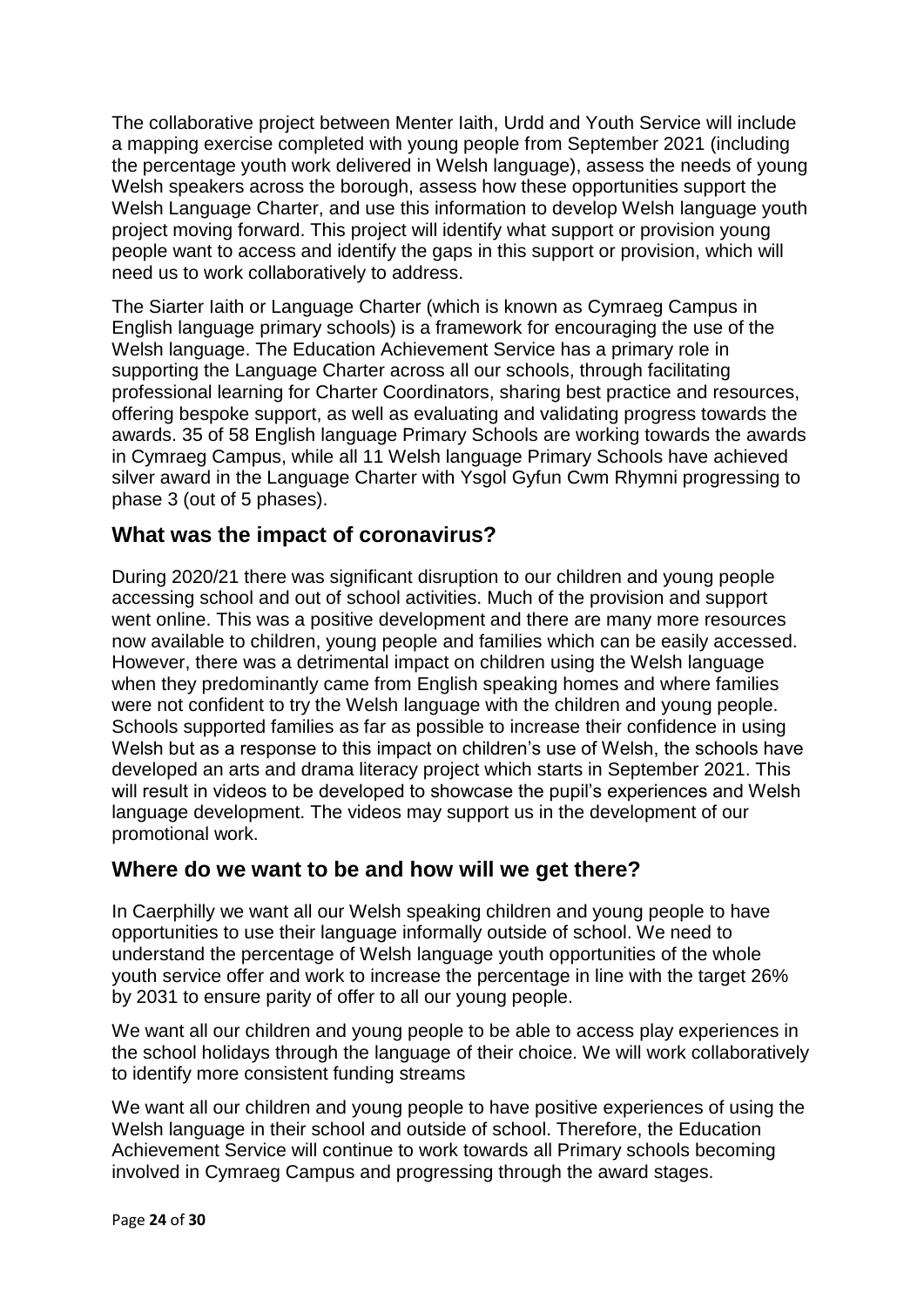# **What are the high-level actions required to increase the opportunities for learners to use Welsh in different contexts?**

- Continue to work in partnership with Yr Urdd, Menter Iaith, Youth Service and Sports Caerphilly to deliver Welsh language social extra-curricular opportunities within and outside of school and during school holidays.
- Continue to work with members of the Welsh language Strategy forum to ensure promotional work and targets are coordinated efficiently and effectively.
- Develop an action plan in response to the young people engagement project to ensure wider Welsh language opportunities for children and young people. There is likely to be a need to increase the Welsh language provision for young people aged 11years upwards. This will be taken forward in the partnership between Urdd, Menter Iaith and Youth Service.
- Work with Welsh Government and partners to identify ongoing funding streams for Welsh language opportunities outside of school moving from reactive or responsive grants to more strategically planned funded projects for consistency in delivery.
- Youth Service to work with Menter Iaith, Urdd and wider partners to map the percentage of youth provision delivered through Welsh language and work collaboratively to increase the offer to 26% target by 2032.
- The Education Achievement Service will work with all Primary Schools to get 100% of English language Primary Schools involved and progressing through the award stages by 2032.

# **Outcome 6: An increase in Welsh medium education provision for learners with additional learning needs (in accordance with the duties determined by the ALN Act)**

## **What is our current position?**

Our Caerphilly Corporate Objective is to improve Education opportunities for all. This has been a guiding principle and inclusion remains a top priority for our Education Strategy.

It is important to identify emerging developmental delays at the earliest opportunity. During the last few years, we have had a focus on ensuring all registered childcare providers have a suitable Additional Learning Needs (ALN) lead who has accessed the ALN modules to provide inclusive provision for children in their care. In early years we have worked with Aneurin Bevan University Health Board to build a robust pathway of support for families from early identification in health visiting to support from early intervention teams to more specialist health support. ISCAN (Integrated Service for Children with Additional Needs) remains our centralised coordination of professionals for children with complex needs.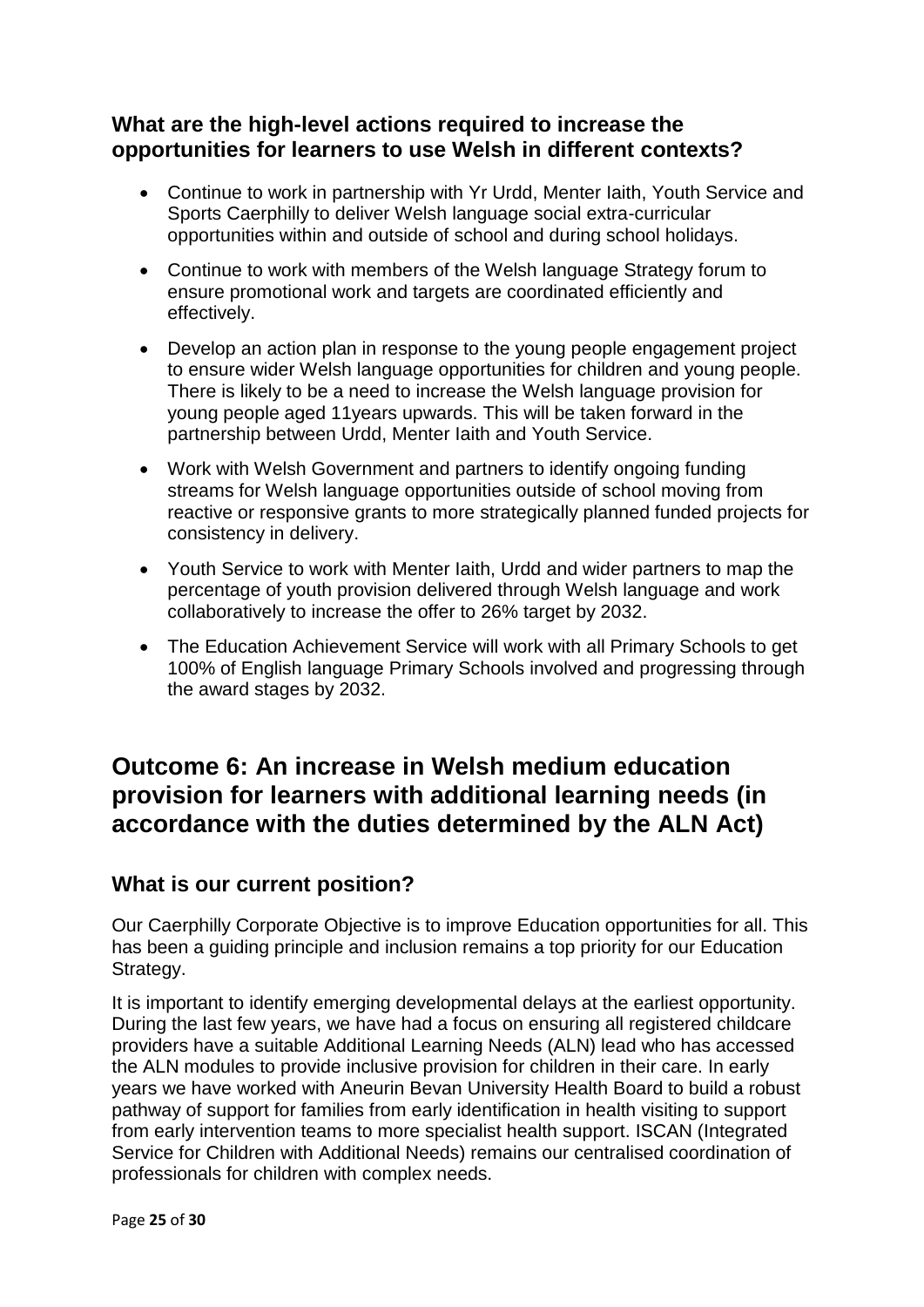There is a range of support for families to identify if the children can access mainstream learning provision with the right support / strategies in place or if there is a need for more specialist provision. The publicity of support for children, young people and their families is being developed currently and will be taken forward as an action to ensure support is available in Welsh and English.

The Education advisory teams have a range of professionals and a number of Welsh speaking staff to support children across our mainstream Welsh language Primary Schools. Ysgol Gymraeg Cwm Derwen have a specialist resource base for children with complex needs who need more specific support to access the learning environment.

In recent years we have formalised the specialist support at Ysgol Gyfun Cwm Rhymni to complement their Additional Learning Needs department with the Ganolfan and the Hafan. Y Ganolfan is a well-established complex needs unit at Ysgol Gyfun Cwm Rhymni offering differentiated and individualised support for pupils to access as much of the curriculum as possible. The Hafan is a specifically designed room staffed by trained experienced teachers and assistants to support young people with complex social emotional behavioural difficulties. In addition, the Additional Learning Needs Coordinator (ALNCo) in Ysgol Gyfun Cwm Rhymni leads our Welsh medium ALN cluster development, supporting Primary Schools' ALNCo ensuring inclusive provision as well as upskilling of staff across all our Welsh language schools in the borough to be fully prepared for the implementation of the Additional Learning Needs and Education Tribunal (Wales) Act 2018.

There are very experienced ALN professionals across the region including in our regional Sensory and Communication service (SENCOM). The regional development work is developed in our regional South East Wales Consortia ALN group led by the Leads for Inclusion in each local authority.

## **What was the impact of coronavirus?**

During 2020/21 there was significant disruption to our children and young people accessing school and out of school activities. Much of the provision and support went online. This was a positive development and there are many more resources now available to children, young people and families which can be easily accessed. However, for children with complex needs and their families, the impact of disruption in school was felt more acutely. While there was a range of support for our most vulnerable learners, the need for consistency in access to education moving forward is vital. Schools are focussed on innovative methods to catch up the time lost for all our children and young people.

## **Where do we want to be and how will we get there?**

In Caerphilly we want all children and young people to be able to access the learning environment appropriate to their needs. We want to ensure we offer interventions at the earliest opportunity to ensure children are given the best start in life and identify the most appropriate provision to meet the child's educational needs.

We want to ensure there are sufficient skilled Welsh speaking staff to meet the needs of learners and build succession within our workforce.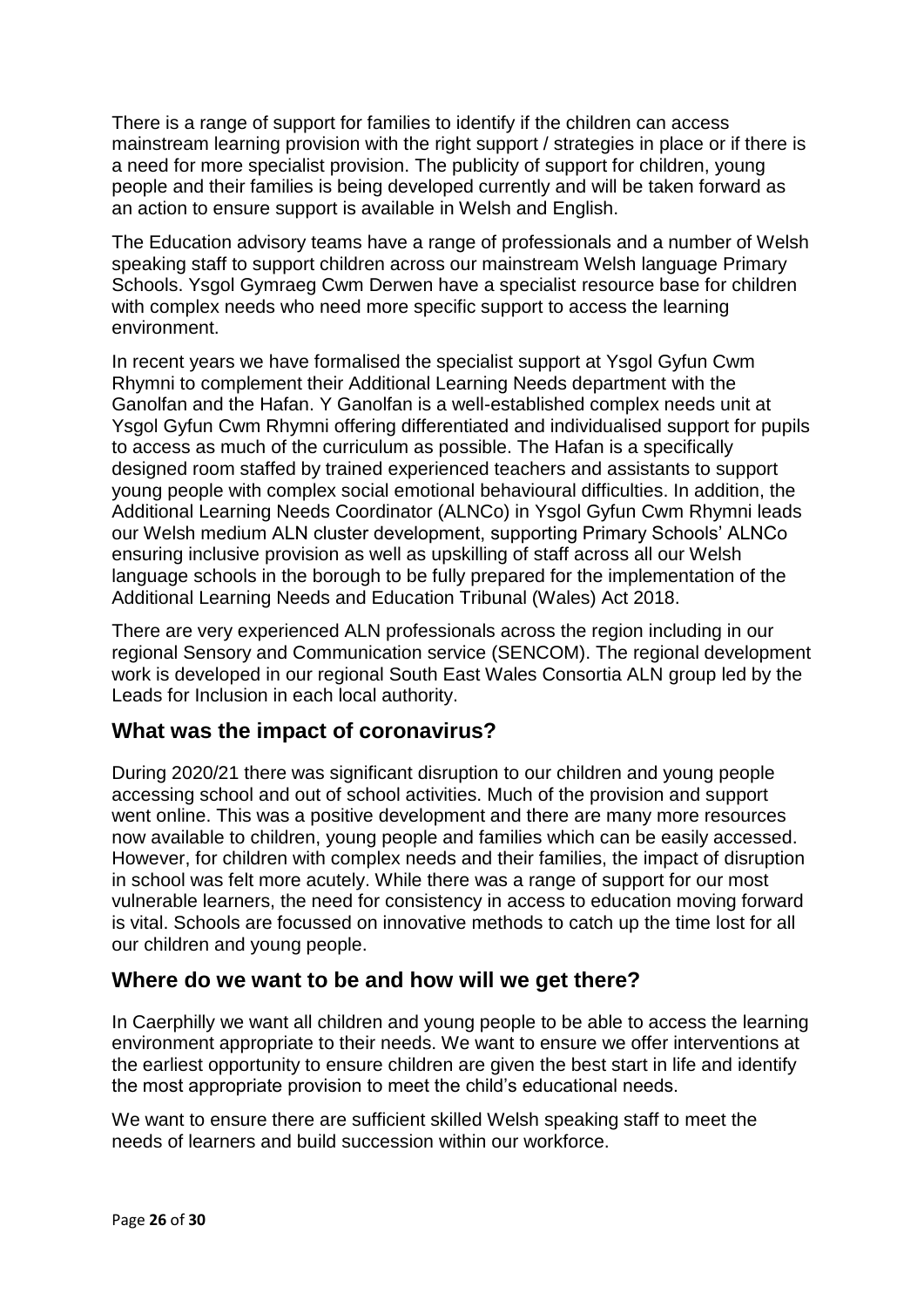# **What are the high-level actions required to improve Welsh medium education provision for learners with additional learning needs?**

- Audit all early intervention to identify and address any gaps in support for Welsh speaking families.
- Develop appropriate accessible information for families to promote support available through Welsh language to remove concerns or perceived barriers.
- Work with the PETRA team to develop or use children's books and learning materials to support parents in making choices for their child's language of Education.
- Develop case studies and lived experiences of families with children with Additional learning needs who have thrived in Welsh language provision.
- Audit the capacity of the Welsh speaking workforce to identify and address any gaps in Additional Learning Needs support and develop sustainability within the model of support.
- Work across the region to share relevant resources that have been developed.

# **Outcome 7: Increase the number of teaching staff to be able to teach Welsh (as a subject) and teach through the medium of Welsh**

# **What is our current position?**

The below table shows our current workforce for our 10 Welsh medium Primary Schools and our Secondary school according to the November 2020 Schools Workforce Annual Census data on the StatsWales.gov.uk website and Welsh Government website [School Workforce Census results: as at November 2020 | GOV.WALES](https://gov.wales/school-workforce-census-results-november-2020-html)

*Full person equivalent figures are used in the table which would be lower than full time equivalent but reflect whole roles that are term time only for more comparative numbers.*

| Staff types                | Caerphilly | Welsh medium | Primary | Secondary |
|----------------------------|------------|--------------|---------|-----------|
|                            | borough    | schools      |         |           |
| Total qualified teachers   | 1410       | 235          | 120     | 115       |
| Executive head teachers    | 10         | 0            | 0       | 0         |
| Head teachers              | 65         | 10           | 10      | $\star$   |
| Deputy head teachers       | 80         | 10           | 10      | $\star$   |
| Assistant head teachers    | 45         | 0            | 0       | $\star$   |
| Qualified classroom        | 1215       | 210          | 100     | 110       |
| teachers                   |            |              |         |           |
| Total support staff        | 1310       | 180          | 140     | 40        |
| Higher level teaching      | 100        | 20           | 20      | 0         |
| assistants                 |            |              |         |           |
| <b>Teaching assistants</b> | 720        | 120          | 100     | 20        |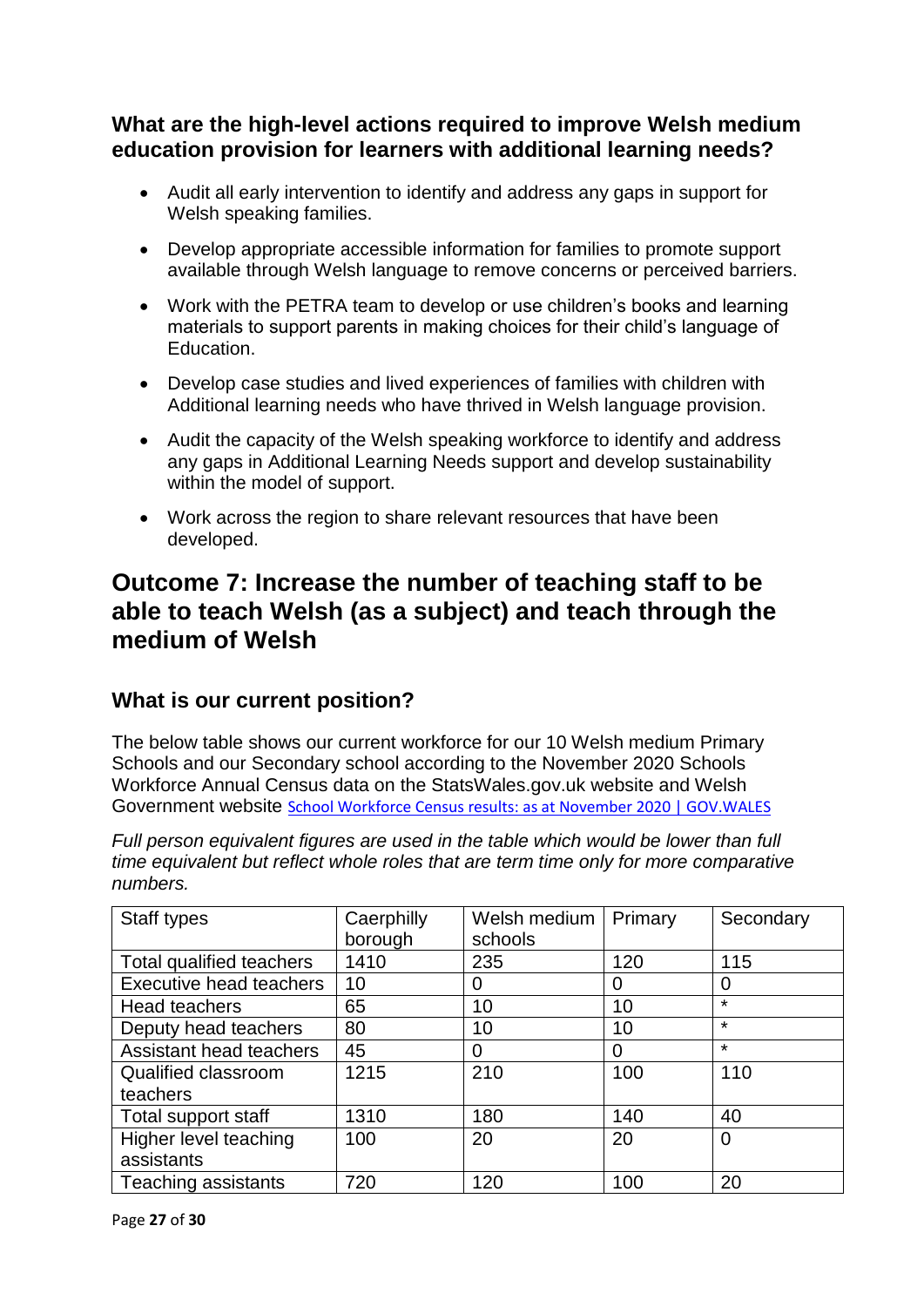| <b>SEN</b> support staff    | 150 | *       | $\star$ |         |
|-----------------------------|-----|---------|---------|---------|
| <b>School business</b>      | 20  | *       | $\star$ | $\star$ |
| manager                     |     |         |         |         |
| Pastoral support staff      | 40  | $\star$ |         | $\star$ |
| <b>ICT staff</b>            | 20  | *       |         | $\star$ |
| <b>Administration staff</b> | 175 | 20      | 15      | 10      |
| Science and laboratory      | 20  | $\star$ |         | $\star$ |
| staff                       |     |         |         |         |
| Exam officer / invigilators | 10  |         |         |         |
| Other support staff         | 55  | 5       | 5       | $\star$ |

\* this number is above zero but less than five

We will use this data to plan for the future needs of the workforce for Welsh medium schools planning in line with the development of new or expanded school provision through the 21<sup>st</sup> Century Schools team.

As a matter of course, Caerphilly Council always evaluates the potential for collaboration with another school when recruitment occurs. This is particularly applicable to schools with small student roll, decreasing finance budgets and/or schools that are not considered to be achieving their potential. Collaboration has proved a useful tool for sharing best practice across Caerphilly Council and the retention of effective and ambitious headteachers. At present there are seven collaborations across Caerphilly borough; one of which involves Ysgol Bro Sannan with Ysgol Gymraeg Gilfach Fargoed. Following a period of collaboration previously an additional four schools have federated; all of whom are English language schools.

Currently Caerphilly Council does not have concerning issues with headteacher recruitment. Out of the 86 schools, at present, only one Welsh medium has an acting headteacher (DHT acting up into role). Where we perceive that there may be an issue, we actively seek collaboration with an experienced head. However, we understand concerns from schools and Welsh Education Forum members regarding developing sufficient Welsh speaking staff entering the workforce and we will need to work with the Education Achievement Service, National Academy of Educational Leadership and initial teacher education to promote Education as a career to our young people leaving Secondary school.

Ysgol Gyfun Cwm Rhymni has a proven track record of developing their own staff and leadership team through their vocational schemes and links with wider Education institutions supporting student placements. This needs to be expanded into our wider schools to encourage the ability to grow our education teams. Canolfan Dysgu Cymraeg Cenadlaethol has a play list to support professional learning. Similarly, Mudiad Meithrin and the early years team have supported vocational placements and qualifications to grow our childcare workforce. The Cam Wrth Gam scheme with Mudiad Meithrin has had some success in developing qualified childcare staff with placements in Cylchoedd Meithrin. The vocational qualification Children's Care Play Learning and Development has also been supported by Ysgol Gyfun Cwm Rhymni and Coleg y Cymoedd to encourage our Welsh speaking young people to enter the childcare and education workforce. There is a concern that in order to be eligible for the level 2 or 3 childcare qualification, students need to be employed a minimum 16 hours per week but as they are unqualified they are not included in the ratio unless they have been in placement for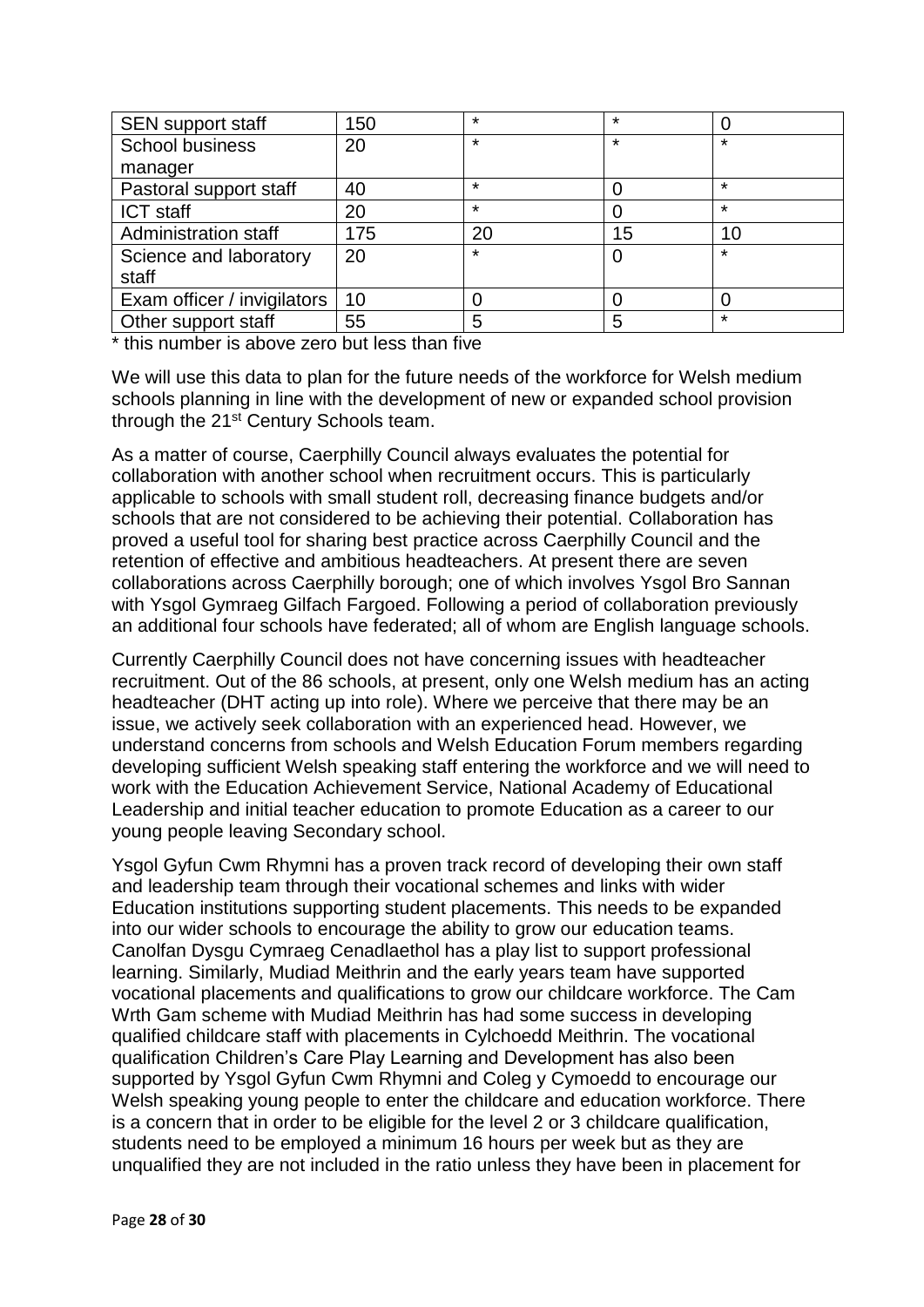more than 12weeks. Some sessional providers find this a challenge if they operate less than the required 16 hours. This needs consideration at Welsh Government level if it becomes a blockage for new people to enter the childcare workforce.

Mudiad Meithrin in partnership with Urdd Gobaith Cymru are offering a new apprenticeship opportunity to qualify as a Level 3 Child Care, Play, Learning and Development practitioner. This apprenticeship is suitable for staff who are employed (or who will be employed from the start date of the apprenticeship) by settings who are members of Mudiad Meithrin, Welsh medium private Day Nurseries, and Welsh medium schools. The duration of the course is 18 months, and learners will have to be employed in the setting for at least 16 hours per week.

The Education Achievement Service forms part of the University of South Wales Partnership. There is a dedicated model of support for Welsh medium schools and for the development of Welsh in English medium schools running as part of the Initial Teacher Training at the University.

On entering the workforce there are many mechanisms to support further development in their professional career. The early years team works with Mudiad Meithrin to promote further childcare qualifications and continuing professional development to provide quality childcare environments. The Education Achievement Service supports professional learning along the pathway through the medium of Welsh, in partnership with the other regions and accredited by NAEL, as appropriate. . The courses delivered include Welsh medium provision for Higher Level teaching Assistants and Middle Leaders at both primary and secondary level as well as the senior leadership programme supported by a bespoke Welsh medium coaching model.

Menter Iaith work with settings to increase the use of Welsh language by staff with the children through the Road to Bilingualism. Caerphilly Council's equality team facilitates Welsh language courses to increase the Welsh speaking workforce across wider sectors which complement the education workforce in schools.

The Education Achievement Service support a regional professional learning and networking programme for practitioners in Welsh and English medium schools. In English medium schools there is support for staff to teach language patterns relevant to their teaching phase and to improve their language and language teaching methodology. The Welsh sabbatical scheme continues to be supported but there are limited places regionally circa 10-14 per course and a limited number of courses per year, which equates to approximately 3 per year for Caerphilly borough. During 2017-18 there were 2 staff who completed the Welsh in a Year scheme, 2018-19 there were 3 and for the last two years this has increased to 4 staff per year.

## **What was the impact of coronavirus?**

During the coronavirus pandemic many courses went online in the virtual world and staff had some capacity to complete professional development. However, in many cases placements were static or paused which impacted vocational qualifications.